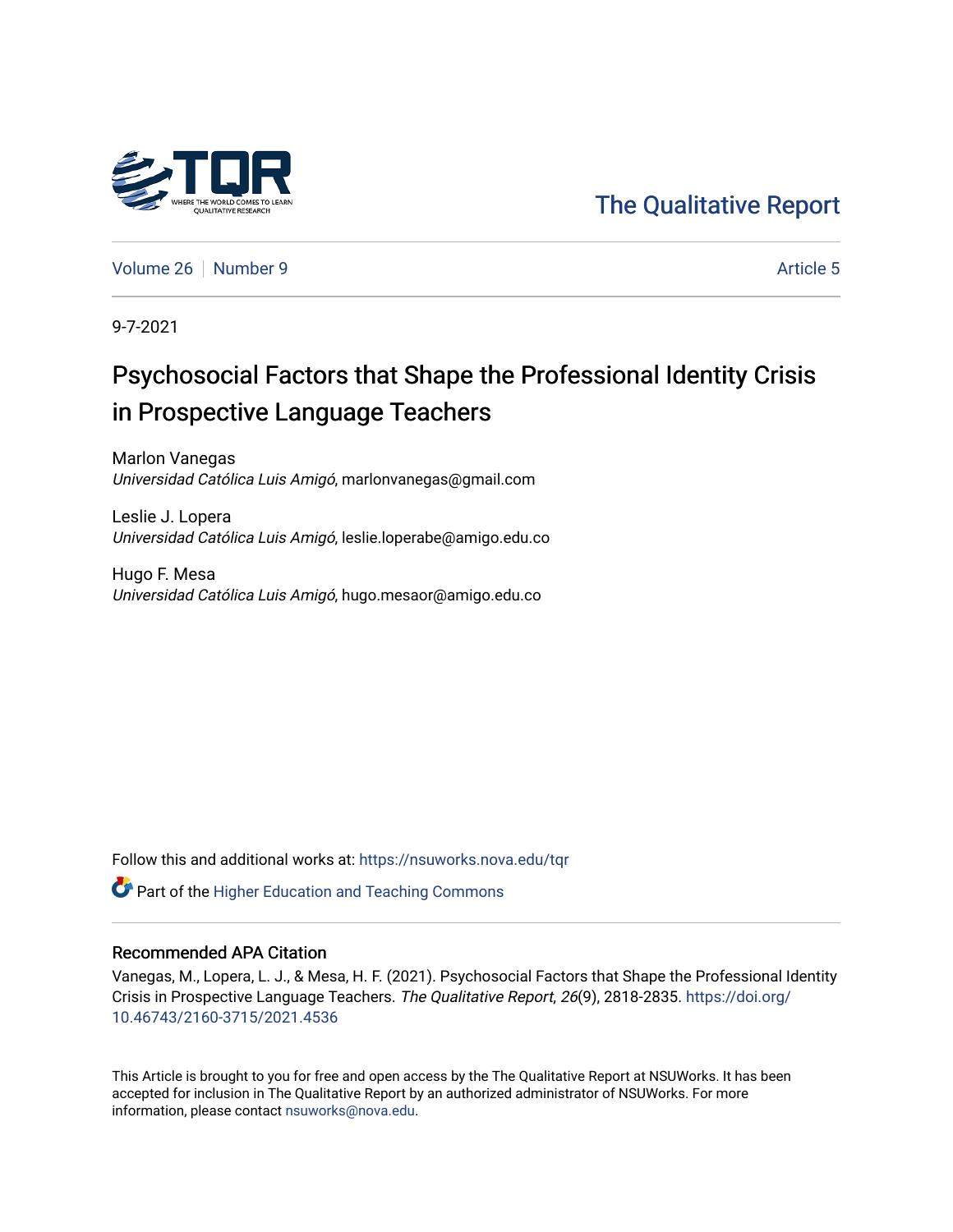# **Qualitative Research Graduate Certificate** Indulge in Culture Exclusively Online . 18 Credits **LEARN MORE**



# Abstract

This case study, framed in the Socio-critical paradigm and following a narrative approach, describes the role psychosocial factors play in shaping the professional identity crisis in a group of prospective teachers in the Language Teaching Program of a private university in Medellín, Colombia. We developed three data collection techniques to conduct this study. First, participants in the stage of professional practicum were to write a narrative about their first experiences as prospective language teachers. Our objective was to describe the psychosocial factors shaping the identity crisis. Then, we conducted semistructured interviews with the intention of defining the role these factors play in shaping the crisis; and finally, a focus group with the objective of relating these psychosocial factors with the identity crisis. Findings revealed that prospective teachers perceive themselves very vulnerable to fail, they tend to avoid frustration and their lack of self-confidence inhibits their class performance. We also found that the lack of career guidance during high school years, the social status of the teaching profession, and the idealization of the teaching profession as well as the social conditions of school contexts, played an important role in shaping the identity crisis in our prospective teachers. We find it advisable for Language Teaching Programs to develop psychosocial support strategies that bring prospective teachers' voices to be heard in favor of constructing strong and resilient identities able to respond to current school demands.

# Keywords

language teacher's professional identity crisis, teacher's identity, prospective teachers, psychosocial factors, socio-critical paradigm, narrative approach

#### Creative Commons License



This work is licensed under a [Creative Commons Attribution-Noncommercial-Share Alike 4.0 International](https://creativecommons.org/licenses/by-nc-sa/4.0/)  [License](https://creativecommons.org/licenses/by-nc-sa/4.0/).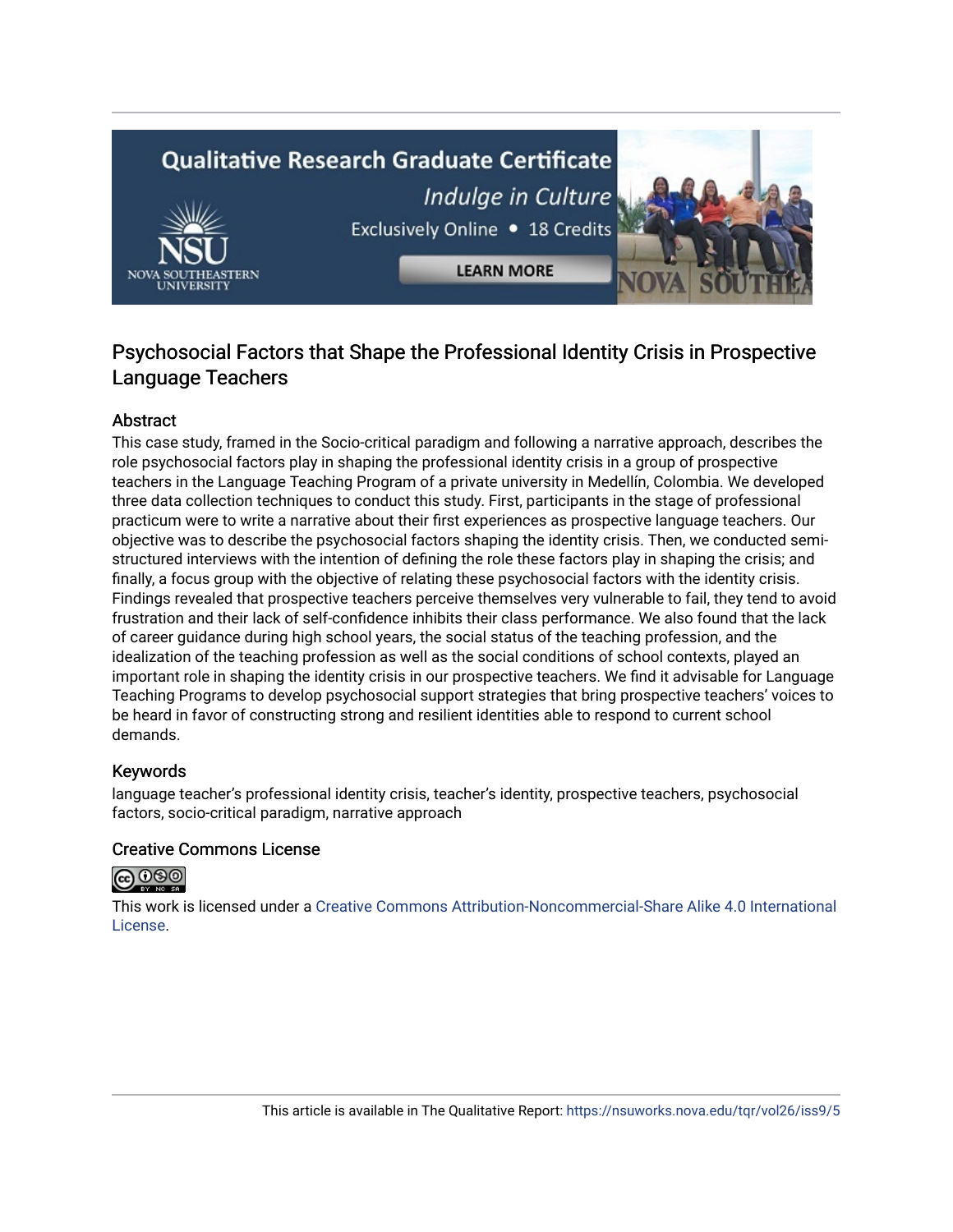

# **Psychosocial Factors that Shape the Professional Identity Crisis in Prospective Language Teachers**

Marlon Vanegas, Leslie J. Lopera, and Hugo F. Mesa Universidad Católica Luis Amigó, Medellín, Antioquia, Colombia

This case study, framed in the Socio-critical paradigm and following a narrative approach, describes the role psychosocial factors play in shaping the professional identity crisis in a group of prospective teachers in the Language Teaching Program of a private university in Medellín, Colombia. We developed three data collection techniques to conduct this study. First, participants in the stage of professional practicum were to write a narrative about their first experiences as prospective language teachers. Our objective was to describe the psychosocial factors shaping the identity crisis. Then, we conducted semistructured interviews with the intention of defining the role these factors play in shaping the crisis; and finally, a focus group with the objective of relating these psychosocial factors with the identity crisis. Findings revealed that prospective teachers perceive themselves very vulnerable to fail, they tend to avoid frustration and their lack of self-confidence inhibits their class performance. We also found that the lack of career guidance during high school years, the social status of the teaching profession, and the idealization of the teaching profession as well as the social conditions of school contexts, played an important role in shaping the identity crisis in our prospective teachers. We find it advisable for Language Teaching Programs to develop psychosocial support strategies that bring prospective teachers' voices to be heard in favor of constructing strong and resilient identities able to respond to current school demands.

*Keywords:* language teacher's professional identity crisis, teacher's identity, prospective teachers, psychosocial factors, socio-critical paradigm, narrative approach

*"It is in initial teacher education where the first professional crisis takes place."* (Vaillant, 2007, p. 14)

Undergraduate language teaching programs constitute the starting point for most prospective language teachers in their process of developing competences, reflecting and understanding their profession. Nevertheless, becoming a teacher requires, not only understanding and developing the skills and knowledge of how to teach, but also comprises becoming aware of what it means to be a teacher, this is, configuring a professional identity. The construction of a teaching identity – within and out teacher training programs – is highly pervaded by the fluctuating social demands and transformations; likewise, the permanent reform of the education system, changes in the educational paradigm, and the constant fight to position the status given to the teaching profession, challenge teachers' professional competence and alter the teacher's role, image, and assessment (Sadovnikova et al., 2018; Vaillant, 2007). The initial training during which the professional identity commences taking shape is fluctuating and tangled as well; tensions, struggles and feelings of frustration seem to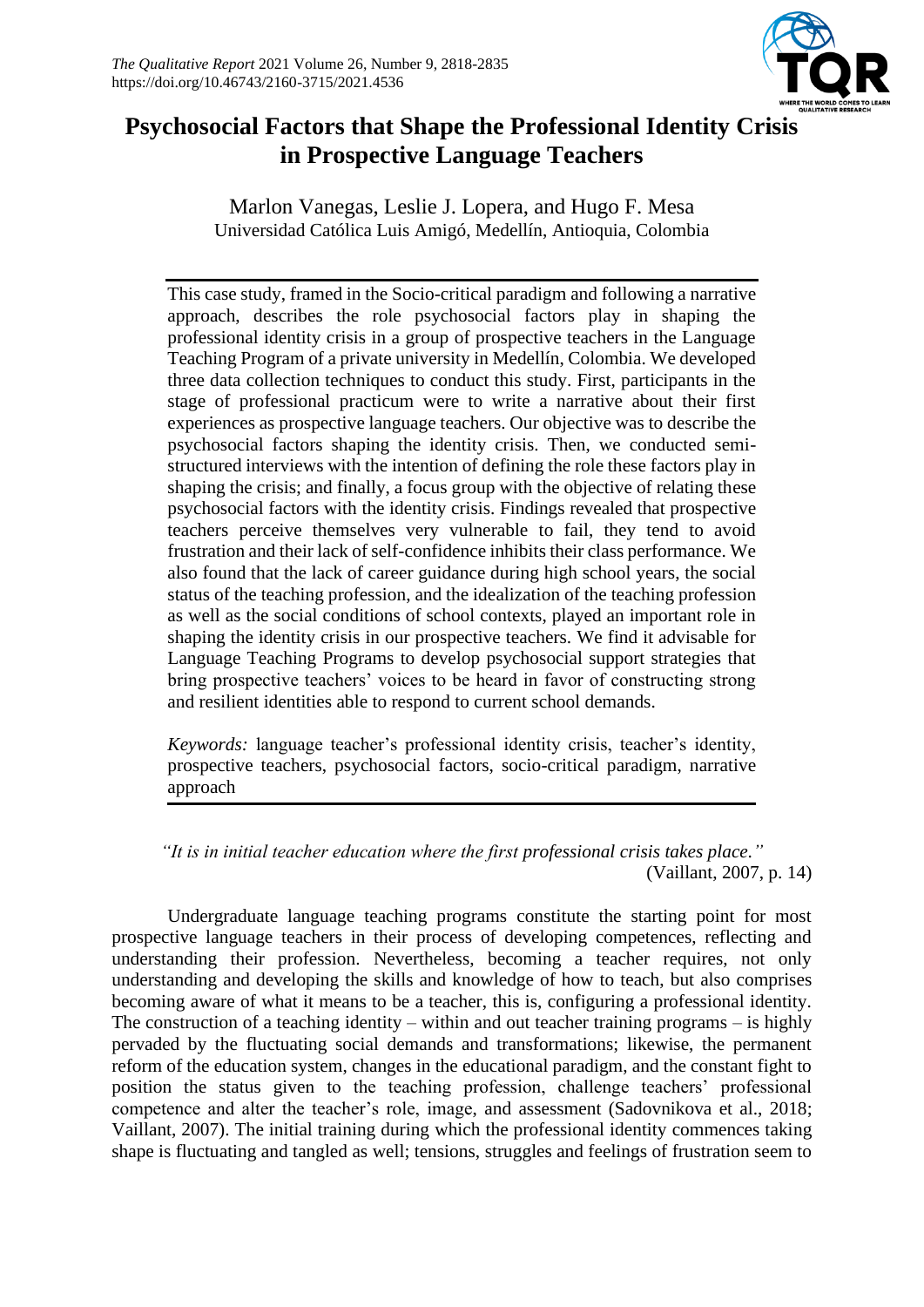be common as this is often considered a stage of transformation, configuring the conditions that may subsequently lead to the arousal of a professional identity crisis.

Teacher identity, as a subjective construct that is permanently evolving, comprises a wide arrange of sources that shape such construction. Along this process, teachers aim at making sense of themselves, their roles and how they are presented to others. Teaching in a new context or facing new school constraints tests teachers' identity resources, and also challenges and struggles with their prior identity constructions (Pennington & Richards, 2016) hence, language teacher identity crisis might be triggered. Consequently, prospective teachers' professional practicum appears as the main stage in which crises are prompted, as it is the space in which, for the first time, the majority of prospective teachers face a classroom within an authentic school context assuming their professional role. The crisis experienced by student teachers during their professional training constitutes a turning point and unstable state in which hesitation about the career selection and own capabilities are constant. In consequence, the feeling of uncertainty is mainly found as prospective teachers reach the point in their formative process where they are expected to make use of the methodological and theoretical frameworks acquired during their training as well as the individual resources of their professional identities.

Even though teacher initial education programs have attempted to tackle the issues posed above by means of promoting reflection practices within their curriculum, when they are adopted "only in a cursory or superficial way in the teacher education context, the opportunity to acknowledge, nurture and challenge the developing identity of the teacher is limited" (Graham & Phelps, 2003) and with that, the possibility of student teachers developing the tools to successfully cope teacher identity crisis and the challenges it brings about. In this scenario, opportunely and efficiently allowing student teachers to develop awareness of who they are and become as professionals, turns into a major cornerstone in coping with the struggles, ups and downs and stressful feelings that arise as part of the profession. Hence, the conceptualization of how teachers develop their identity and the dynamics implied around it have connotations for the kind of support needed for professional formation and development (Coldron & Smith, 1999). Therefore, a deep understanding of the factors that shape student English teachers' identity crises becomes fundamental.

This research study emerges under the intention and need of further exploring and expanding the understandings of the professional identity crisis experienced by a group of prospective language teachers within a Language Teaching Program; namely, the call for describing the role psychosocial factors play in shaping such crisis comes coherent. The concern is that once prospective teachers start teaching their first lessons or begin getting familiar with schools' contexts, some of them also begin to experience a kind of discomfort and conflict in relation to the decision of becoming teachers. The contact with actual teaching conditions and reality make them hesitate, and a set of conflicting emotions and ideas arise, affecting their class performance.

As language teachers ourselves we have experienced the clashing feelings that in most cases lead to the emergence of professional identity crisis; indeed, we have experienced the crisis ourselves. In the course of our professional endeavor, we three have served as practicum advisors/mentors for novice teachers. As researchers and language educators, we have turned our interest in understanding the crisis, its characteristics, and on the whole of the factors that shape it; we acknowledge the importance of developing projects that allow us to understand our reality, but also contribute to transform it from a critical perspective. We hope to come up with the insights needed to renovate the curricular programs and the follow-up strategies that help us better support our prospective teachers in their way to become professionals.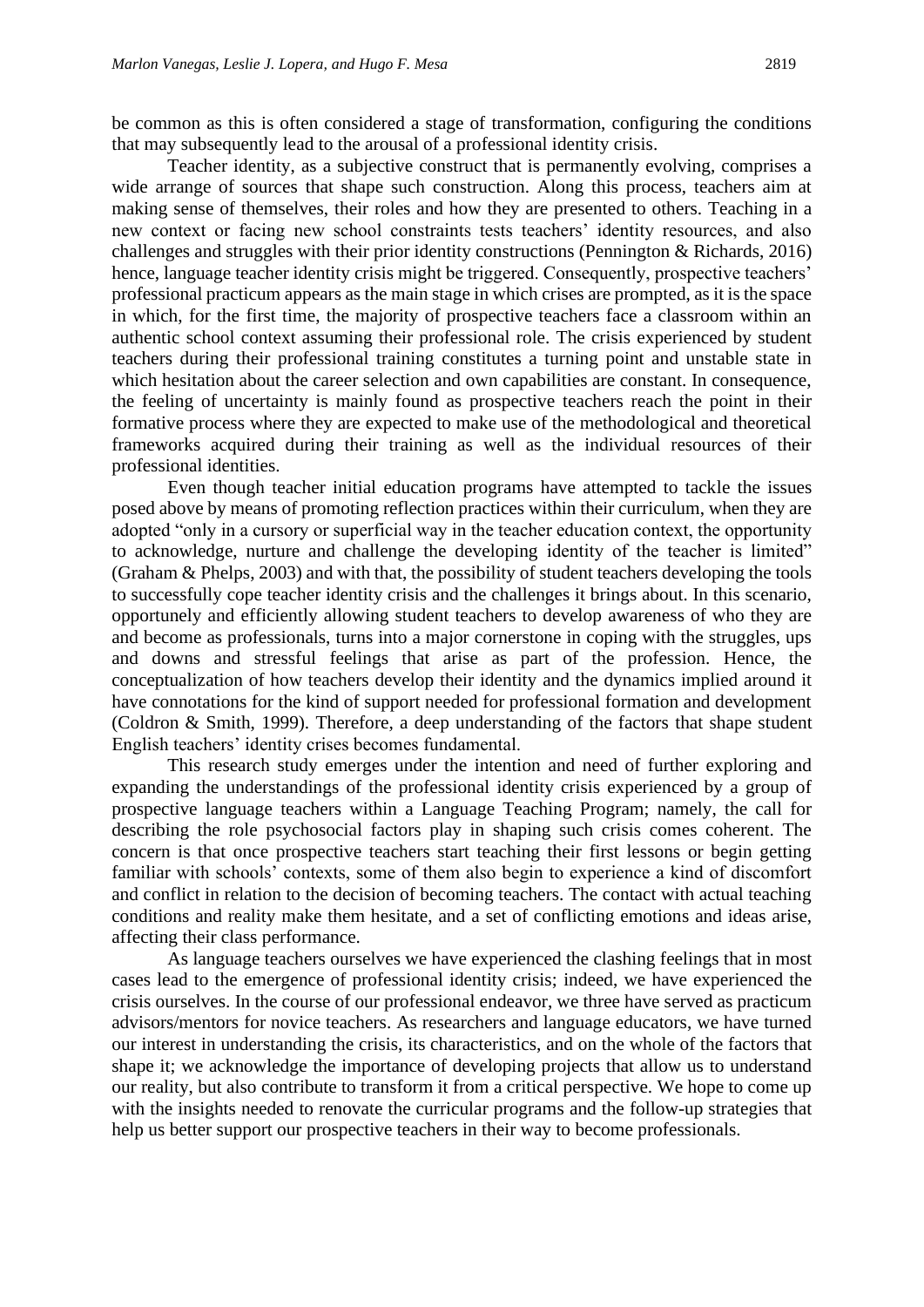#### **Literature Review**

*"The entanglements I experienced in the classroom are often, no more or less than the convolutions of my inner life."*

(Palmer, 1998, p. 2)

In the last decade, many researchers have considered teacher identity and its process of construction as a prominent framing concept and a useful analytical tool in the field of teacher education research (Yeh, 2017); these studies conduct to outline the process of construction of identity in teachers. Developed at a local or international level, the studies focus on prospective teachers, teachers during their first years of teaching, or teachers with certain amount of professional experience. The majority of them consider the stage of professional exercise, and subsequently the entanglements experienced during such phase. Obliquely, as part of their results they reach a number of conditions or features of professional identity crisis. Even though these studies indirectly grasp the phenomena of teacher professional identity crisis, it is noticeable that there is a need for a clear and profound scheme about the factors that configure such crisis in prospective language teachers. Results reported dichotomies, paradoxes and incongruences concerning student teachers' expectations and reality. That is, prospective teachers experienced a sort of tension between reality as it is and reality as it is expected to be. The crisis, then, is triggered by the changes and the mismatch in the sense of working context and personal expectations (Fajardo, 2014; Pinzón & Guerrero, 2018; Sadovnikova et al., 2016; Schatz-Oppenheimer & Dvir, 2014; Sierra Piedrahita, 2018).

Likewise, emotional traits of teachers are found to be an important source of crisis since the juncture between actual teaching conditions and the new expectations and necessities of the context drives teachers to feel "vulnerable" in their jobs; such vulnerability "involves the feeling that their professional identity and moral integrity are being questioned" (Bolívar et al., 2014, p. 111) and loss of self-confidence is one of the main symptoms experienced during the professional identity crisis (Sadovnikova et al., 2016). There is also a significant association between the age and the level of teacher identity, meaning that older students- as having a wellformed sense of personal identity- are better prepared for the process of teacher identity construction and in the overall, demonstrate a higher sense of it (Friesen & Besley, 2013), which provides important considerations in regards of social and psychological factors that are determining in teachers' configuration of identity and the crisis that arises within it. Lastly, as part of the coping behaviors to manage and overcome the crisis "teachers mainly use nonconstructive mechanisms of psychological defense (denial and repression), which leads to an increase in internal tension and reduced resistance to stresses of educational activities" (Sadovnikova et al., 2018, p. 39).

In the current scenario, giving relevance to the teacher identity crisis phenomena within the curriculum and the formative scheme, appears mandatory for teacher education programs to foster formative processes that accurately respond to the prospective teachers' needs. It means, providing formative actions and companionship along the teacher identity crisis experienced should be seen as a step into the configuration of a higher sense of their professional identity, as it becomes an effective source of personal and professional growth.

The tension, struggle or conflict – namely, the crisis- experienced by student teachers building their professional identity has been characterized in terms of personality traits of teachers, emotions and behaviors that accompany the stage and even some coping strategies used to manage the crisis. A thorough framework that construes the inner and individual characteristics; the social and external factors that comprise language teachers' selfunderstanding; and in consequence their identity crisis has not clearly been discussed. That is, there has been an absence of studying prospective language teachers' identity crisis from a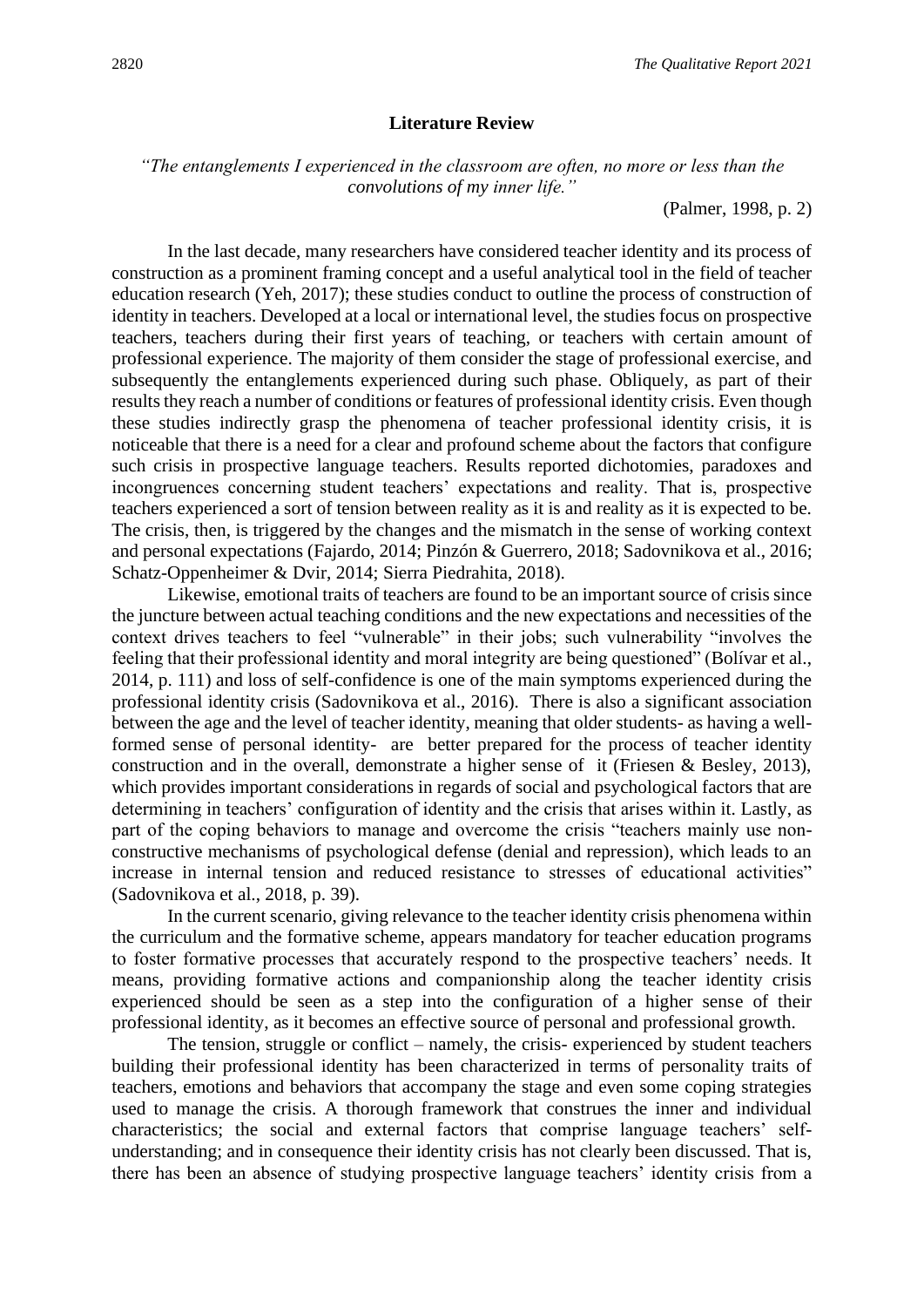psychosocial viewpoint. Accordingly, the need for further research into this matter has become evident. Consequently, this study arises under the intention of answering the following question: what are the psychosocial factors that shape the professional identity crisis of a group of students of the English language teaching program at a private university in Colombia?

As an essential step to reach a profound awareness of the psychological and social factors that shape professional identity crisis in prospective language teachers, and therefore achieve a deeper understanding of the overall phenomenon, it is fundamental to comprehend acutely the subsequent elements comprised within this study. Exploring them may help us gain perspective to better understand teachers' identity crisis from an integrated view of teachers' performance, teachers' social practice and teachers' self-actualization.

#### **Language Teacher Identity Crisis**

Erikson (1968) defined the concept of crisis as a "necessary turning point, a crucial moment, when development must move one way or another, marshaling resources of growth, recovery, and further differentiation" (p. 16), this definition is appropriate to multiple situations, including the one of personal development and identity crisis. In this sense, identity crisis is explained by Pennington and Richards (2016) as a time in which individuals feel doubtful about who they are, and it can be triggered by numerous sources such as others' opinions about own self-hood and extreme changes in contexts that require rethinking one's identity. Likewise, when prospective language teachers question their aptitudes and aptness to face the teaching task, their perception of deficiency conduct them to undergo a professional identity crisis.

In the case of language teacher identity, Richards (2012) defines different areas that comprise the foundational and advanced competences that constitute language teacher identity. Thus, language proficiency, disciplinary knowledge, teaching skills, contextual knowledge, learner-focused teaching, pedagogical reasoning skills, theorizing from practice and belonging to a community of practice forge the complex composition of language teachers' identity as these represent the core of expert teacher knowledge and performance (Richards, 2012). Student teachers' own judgement and sense of non-fulfillment on any of these dimensions might lead them to be subjected to a professional identity crisis.

## **Psychosocial Factors**

The notion of psychosocial factors refers to the individual characteristics and social factors that constitute a structural condition of teachers' self-understanding, that is, to their sense of identity. They are defined as the "interpersonal interactions and relations which influence the individual's development and behavior" (Carson et al., 1988). The interaction of these individual and social characteristics influences teachers' perception of the profession and teacher's perception of themselves.

The psychological dimension refers to the individual characteristics of the teacher as a person such as the self-concept, job motivation, beliefs, emotions and values. According to Kelchtermans (as cited by Tateo, 2012, p. 345) the term self-understanding encompasses selfimage, job motivation, future perspective, self-esteem, and task perception. Concerning teachers' emotional aspect, literature shows that emotions are at the epicenter of teachers' work. According to Tateo (2012), frustration, changes and failures are also part of teachers' understanding of themselves. Teachers' negative emotions are usually related to their vulnerability – feeling threatened or being unable to face growing demands; and resilience – the way teachers manage to sustain their motivation in times of change (Kelchtermans as cited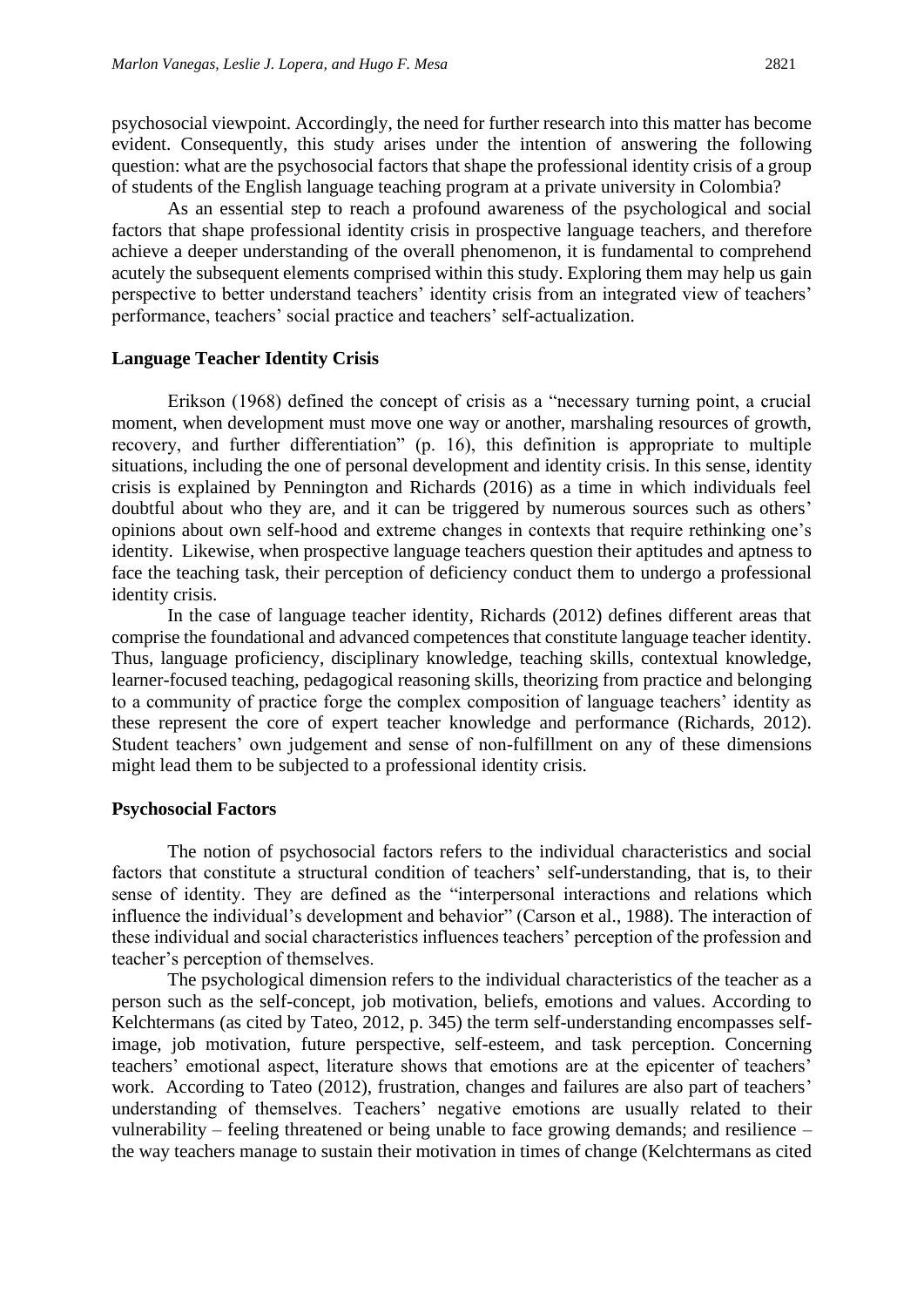by Tateo, 2012). Teachers may experience tension when they cannot overcome emotional stress and demotivation towards their profession.

Likewise, the psychological dimension also comprises the period of human development that prospective teachers come across. According to Arnett (2007), emerging adulthood is a term used to conceptualize the lives of people from their late teens to their midto late 20s in industrialized societies. Five characteristics make this time distinct: it is the age of identity explorations, the age of instability, the self-focused age, the age of feeling inbetween and the age of possibilities (Arnett, 2007). During this stage, young adults are in a transition stage where they are sorting different kinds of difficulties trying to find a place in the adult world including the professional sphere. According to Taber-Thomas and Pérez-Edgar (2014), in the transition from adolescence to emerging adulthood the brain is experimenting developmental changes in structure and wiring; and as a result, this process determines the changes from an emotional to a more rational brain. That is, new executive and reasoning functions are awakened and emotional-based decisions are left behind. This also means that emerging adults and their brains are consolidating new adult functions and roles.

The social dimension refers to an interpersonal level, including social relationships, practices and artefacts; and a cultural level, including representations, norms, values and the organizational context (Tateo, 2012). That is, the role of the organizational culture and practical conditions of work. It also includes the social perception of the teaching profession, the changing conditions triggered by the government policy reforms and the changes in society that are leading to new demands on teachers' role, that is, teachers' quality and competences.

#### **Methodology**

*"Experience is the only real reference point teachers share: experiences as students that influence their views of teaching, experiences in professional preparation, experience as members of society."*

(Freeman, 1998, p. 10)

#### **Design**

This qualitative research is framed within a Socio-critical paradigm considering that such paradigm is guided by the idea that history, and life in the overall, is "a virtual reality shaped by social, political, cultural, economic, ethnic and gender values crystalized over time" (Guba & Lincoln, 2008, p. 168). In this regard and at a broader level, this study looks into providing a wider scope and bringing a greater deal of attention to the role of professional crisis in the process of identity configuration in prospective teachers, which in turn, promotes a sense of reconfiguration within the formative proposals of language teaching programs; then as well, Critical theory research takes researchers to go beyond describing, "*what is*" towards describing, "*what could be*" (Thomas as cited by Glense, 2011).

Framed in the noted paradigm and considering the characteristics of this study, case study emerges as a suitable and coherent research design, given that our purpose is to make sense of the phenomenon of teacher identity crisis of a group of prospective language teachers. In this sense, Kogan (2004) explains that case study "seeks to recognize a small number of cases in profundity with the purpose of recognizing a wider social phenomenon" (p. 45). Moreover, considering the characteristics attributed to case study aiming at (1) building reality more clearly; (2) minimizing the distance between the researcher and those they study, and (3) understanding the interaction between the different parts of the system studied (Páramo, 2011), a narrative approach provides an advantageous scheme to depict the realities and bring about the portrayal of psychosocial factors that shape the crisis through the stories of the group of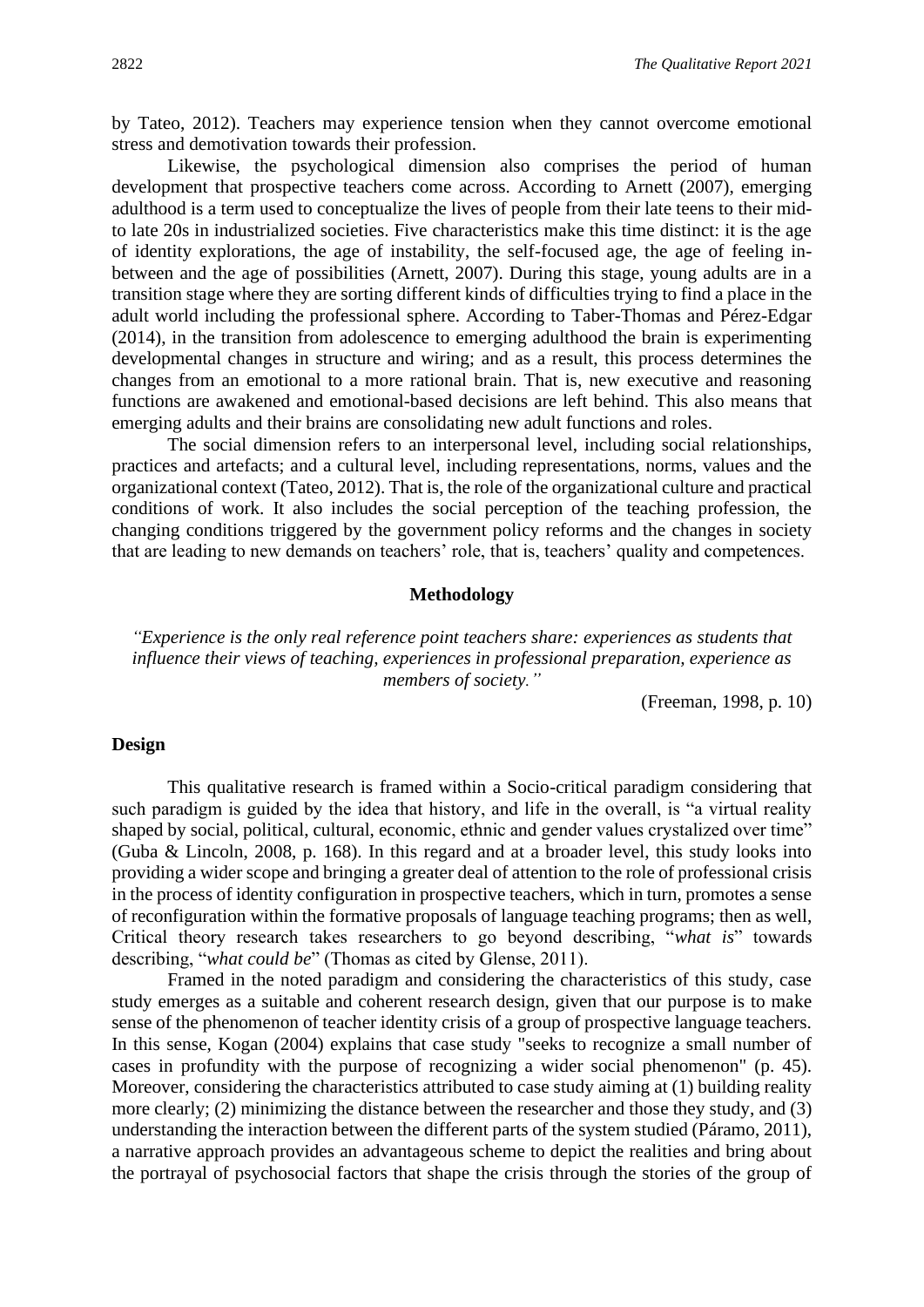prospective teachers participants. According to Lieblich et al. (1998), narrative approach (1) provides the set where stories themselves become raw data, (2) has been used to learn more about the culture, historical experiences and identity of the narrator; and in a broader level, (3) "refers to any study that uses or analyzes narrative material" (p. 2)

### **Setting**

This study was carried on in a private university located in the city of Medellín, Colombia. It took as a particular context, its English Language Teaching Program and more in specific 10 prospective teachers from the program in their professional practicum stage, which stretches for the last 4 semesters of the program. We selected the participants based on a *homogenous sampling strategy* (Glense, 2011), which consists of selecting all similar cases in order to describe them in depth. The researchers had served, and two of them were currently serving, as mentors/advisors for different student teachers at different stages of their formative process; hence a teacher educator – student teacher relationship had been established prior the commencement of the study. Such condition allowed the researchers to recognize tensions, dissatisfaction and struggles experienced by student teachers within the program; and some of those who were more explicitly and readily manifesting such tendency to trigger a professional crisis were asked to participate in the study. All Participants speak Spanish as their mother tongue and English as their language of instruction. Their ages ranged from nineteen to twentyfive years old and they were attending the practicum class/seminar that accompanies their professional practicum stage. It is important to mention that our participants are considered to be emerging adults who are in search of defining a professional and personal identity.

#### **Data Collection Process**

In the pursuit of greater credibility and with the intention of achieving higher levels of accuracy, we implemented multiple data collection techniques to conduct our case study analysis: (1) the construction of a narrative by each participant, (2) semi-structured interviews and (3) a focus group. First, we invited each of the participants to write a narrative about their first experiences as novice language teachers that compiled their formative process from the moment of insertion to the program to the current stage of practicum they were taken; hence, their writing depicted a biographical route focused on describing the paths they take to become teachers. Some of the prompts that guided their writing included describing what actions they carried on during their first experiences inside the classroom as practicum student teachers, how they felt and what they came to think about their experience at schools. The narratives served as the initial and main data source for the study and their construction stretched for about 4 weeks for most participants, though some of them were submitted between two and three weeks after commencement.

After narratives had been written, 5 of the participants were voluntarily settle to participate in a semi-structured interview which was conducted in a one-on-one setting within the university facilities and some in a two-researchers setting; the interviews were intended to discuss and deepen into some of the concepts and ideas that had arouse and were constant along the narratives. We were able to deepen into their teacher development processes, breaking points experienced in their professionalization, and emotions and strategies to overcome the feelings of crises. The interviews lasted no more than 40 minutes each, they were all audiorecorded and were subsequently transcribed for its analysis.

Finally, we administered a focus group with the five participants who had not taken part in the interviews. This last phase was moderated by the three co-researchers. A moderator's guide with prompts and probes was used to keep the discussion on track (Savin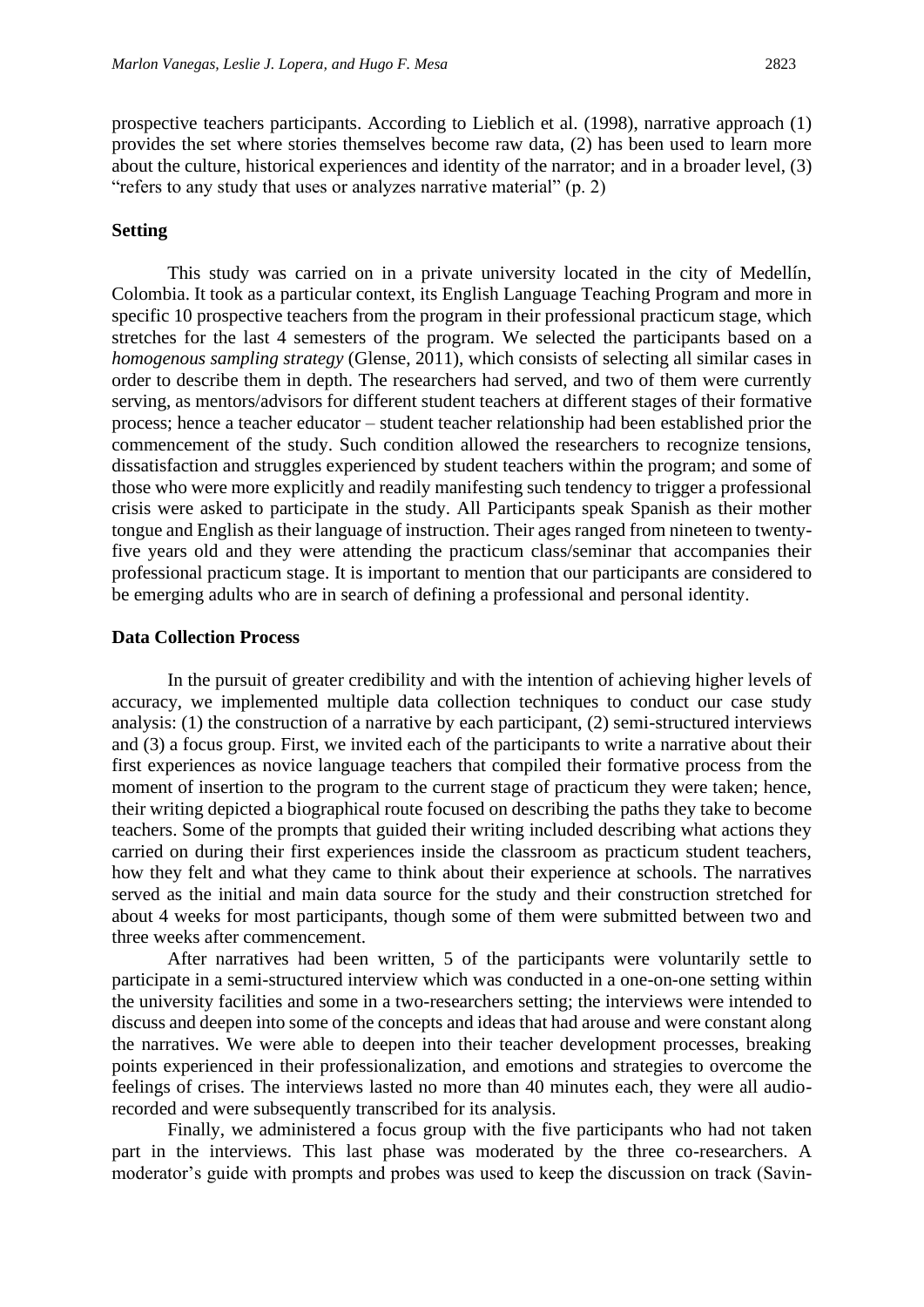Baden & Major, 2013) and ideas and concepts initially addressed on the narrative and subsequent interviews were complemented and enhanced. The focus group, as well as the interviews, were conducted in Spanish and the subsequent analysis of the data was also carried on the original language, but finally translated to English for publication purposes.

As researchers, during the process of data collection we followed a set of actions to ensure ethical research practices for the study. Initially, the permission to conduct this research project was granted by the University Research Board Committee and the Vice Director of the Research Department. Prior to participation in the study, the participants were asked to sign a consent form for their participation. Also, we protected their identities by designing an alphabetical code system to label the data each participant provided during the research process. Moreover, the information gathered was systematized and kept in privacy for confidentiality and a bio data chart was organized to keep relevant information on participants such as age, socio-economic strata; as researchers, we were the only ones who had access to all this information. Finally, we used the same assigned code system to reveal data along the research paper and public presentations.

#### **Data Analysis**

Stake (1995) suggests that in the process of data analysis researchers are called to "review raw data under various possible interpretations" [and] "search for patterns of data (whether indicated or not indicated by the issues)" (p. 54). Such assertion endorses the practical process we followed in analyzing the data. We began this stage by analyzing the narratives that had been written by the participants. All of the researchers took part in reading through each one of them; they were examined for patterns on the manifestations portrayed within the personal stories of the participants. The information presented there was systematically analyzed by using open Initial Coding (Saldaña, 2016), which implied that we remained open to all possible theoretical and categorical direction indicated by our reading of the data; and as framed in open coding, it also entailed labeling concepts, and defining and developing categories. We read through the narratives until no new concepts were found, but only repetition of the existing labels was evident.

For the subsequent stage of data analysis, we transcribed and analyzed the audiorecorded semi-structured interviews and focus group. We reviewed the information obtained from the transcript using a thematic analytical process on searching through the data for themes and patterns (Glesne, 2011). We read through all transcripts repeatedly in order to identify key concepts and phrases that arose as meaningful units that depicted a more profound and deepened essence of participants formative process and first teaching experience, and namely to observe how data changed or varied in search of new relationships.

We carefully systematized the information gathered at the different phases and from the different sources and followed a three-step process proposed by Parson and Brown (as cited by Mertler, 2006) to conduct the analysis of the overall data for the goal of the study: organization, description and interpretation. The organization stage involved, similarly to the specific coding of the narratives, a reduction of information through the development of a categorization system, which was used to group data that provided similar types of information. We accomplished this by evaluating the codes that were repeated throughout the narratives and transcripts. We used different color markers to organize the emerging categories. We then moved on with describing the main features or characteristics of the categories resulting. In this stage, we connected and related the information gathered from the different sources. Finally, and in seek of interpretation, we examined events, behaviors and other observations for relationships, contradictions and similarities. Anytime instances of the psychosocial factors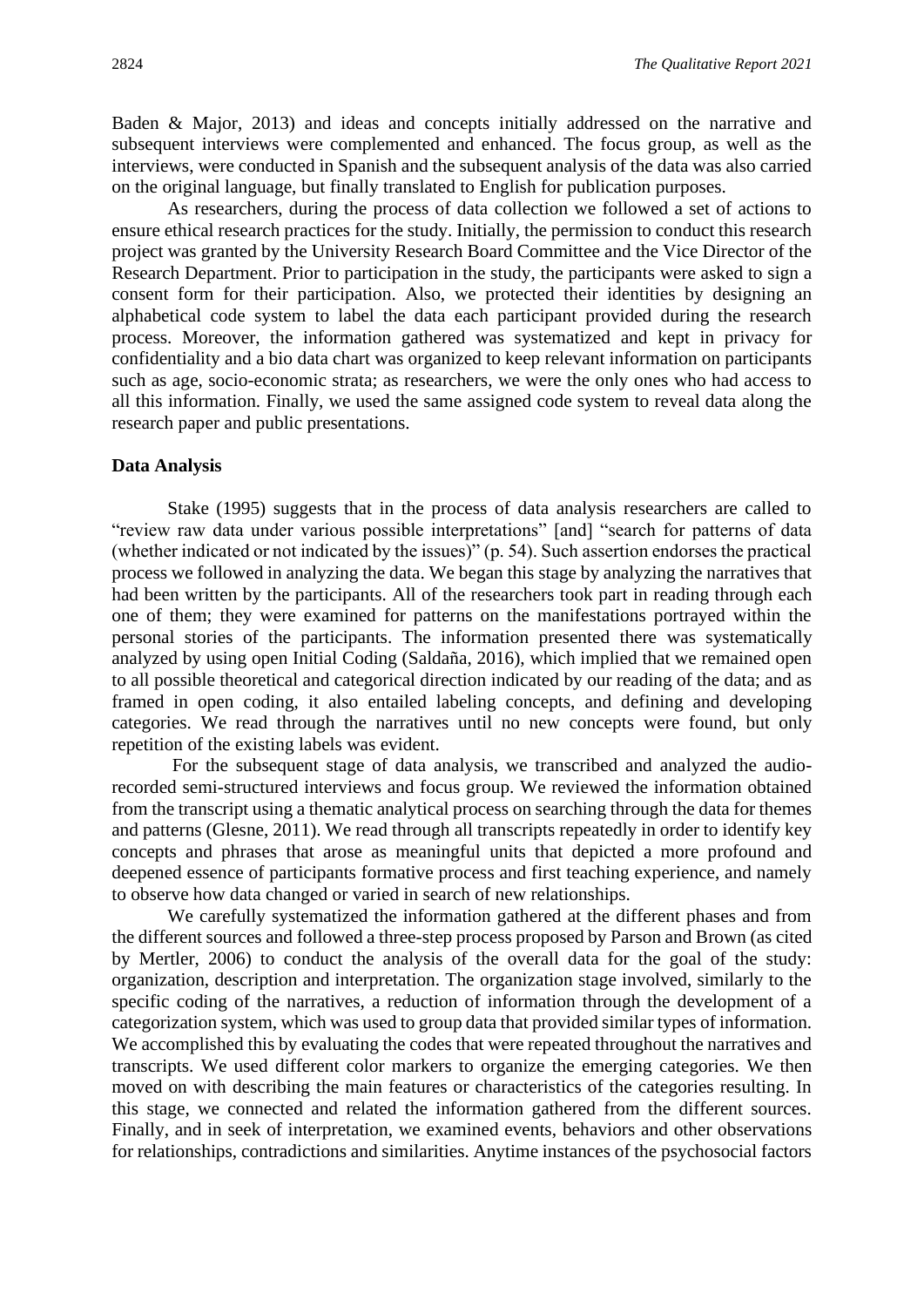that relate to the trigger of the crisis surfaced, we pointed them out as likely to help us answer our research question.

The voice and view of researchers are inevitably present along the research process, especially in our study as the topic is one of personal significance as part of our own story as teachers. Such situation could bring about biases that limit the research design and analysis of the data; for that reason, we conducted an uptight process of triangulation. Denzin (1978 as cited by Fusch et al., 2018) built on the idea of triangulating multiple sources of data and developed four types of triangulation that researchers can use to enhance objectivity, validity and dependability in qualitative research (p. 22). In our case, we conducted a process of analysis and interpretation of data framed in investigator triangulation intended to correlate the findings from the viewpoint of the three researchers in the study; and methodological triangulation for correlating the data from the multiple data collection methods used (Denzin, 1970).

Investigator triangulation permitted bias to decrease in the process of analyzing our data as we were able to confirm findings across the three researchers; and methodological triangulation was manifested in using three different methods in our process of data collection. The process of data analysis led us to three final categories in order to help us describe the role psychosocial factors play in shaping the professional identity crisis experienced by the group of prospective teachers once they started their teaching practicum at different schools around the city; namely, they are presented as prospective teachers' self-understanding, characteristics of the crisis and emotions derived from it, and social tensions and expectations and are fully expanded in the following section.

#### **Findings**

*"Teaching is an occupation that strongly involves the teacher as a person."* (Kelchtermans & Vandenberghe, 1994, p. 46)

#### **Prospective Teachers' Self-Understanding**

This category encompasses all the psychological factors that shape prospective teachers' identity crisis, that is, vulnerability, and frustration avoidance, lack of confidence and fear of failing. The fact of being novices or amateurs in the teaching profession make prospective teachers feel vulnerable to fail, that is, they feel weak and more likely to make mistakes. This incompetent feeling led them to experience a sort of fear to fail, debilitating their efforts to struggle and overcome daily difficulties. On the other hand, their cognitive repertoire to cope with teaching challenging situations was limited. Frustration became an obstacle instead of perceiving its adaptive function to adjust to new experiences at school; and finally, yet importantly, emotions that emerged during the crisis contributed to shape it.

Prospective teachers tended to represent themselves as vulnerable to failure. They were more likely to feel threatened or unable to face the growing demands of the teaching profession as participant (C) manifested:

I didn't know if I was going to be able to deal with everything the profession requires. It was then when the crises appeared, every time more constant and stronger than the previous ones, […] I knew that I did not have what this job was demanding, I just wanted to cancel everything and leave*<sup>1</sup>* (Narrative excerpt).

<sup>&</sup>lt;sup>1</sup>"[...]No sabía si iba a ser capaz con todo lo que la carrera exigía; fue entonces cuando las crisis aparecieron, cada vez más seguidas y más fuertes que las anteriores, no me sentía feliz y mi afán por terminar la carrera era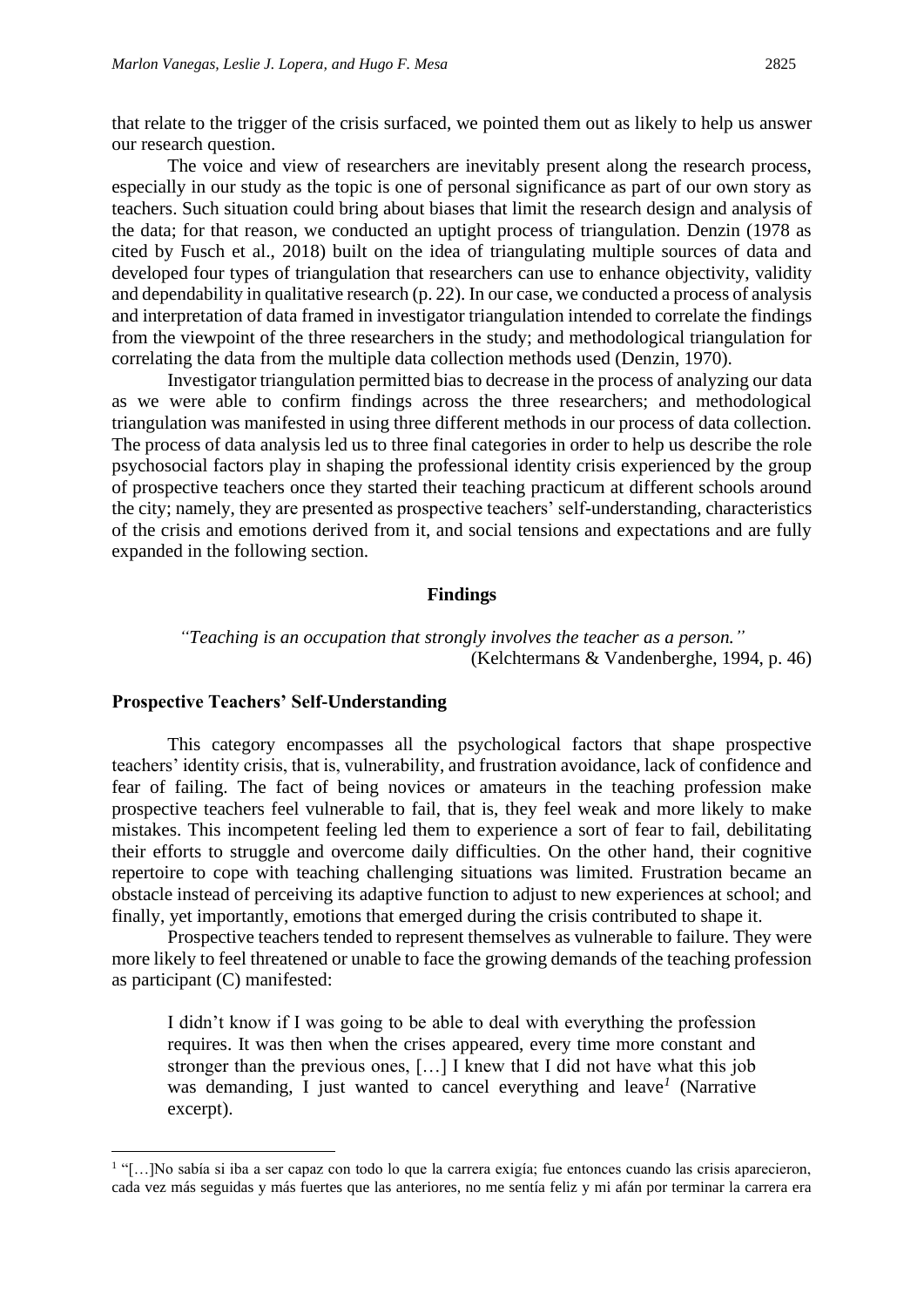When prospective teachers refuse their vulnerability or run away from it, they refuse the help needed to move the essential and controversial foundations of their identity. They missed the opportunity to prove themselves right or wrong and to put into practice what they once had learned, the chance to construct a strong teacher identity.

On the other hand, prospective teachers' lack of confidence led them to see some teaching tasks as obstacles to their class performance, as participant (E) expressed: "…classroom management was the worst of my enemies, since my students did not see authority in me; evidently it was because I did not see it in myself either."<sup>2</sup> (Narrative excerpt). This lack of confidence tended to bring prospective teachers to accept failure easily and to perform poorly concerning their students' expectations. This narrow and negative perception of classroom reality is the result of an unfavorable self-image that made prospective teachers feel defeated before going to the battle scene.

Besides that, we also found that this fear of failing took prospective teachers to develop a negative appreciation of their own job performance. They were more inclined to undervalue their own qualities and abilities. This attitude seemed to affect their classroom performance as participant (A) expressed:

I think it's a fear of failing, of not fulfilling the expectations people have of me [...] many people beat me up about me giving not value at all to what I do...because I'm not able to see in me what other people see  $3$ (Interview excerpt).

This absence of self-value interfered with their class performance as far as this resulted in a disempowerment of human and teaching actions. This predisposition to ignore own capabilities is the result of a low self-esteem at a personal level. Therefore, we can see that the relation between the personal and professional dimensions are closely related; they depend on each other.

In the same regards, students' fear of failing triggered a driven predisposition to avoid frustration. This represented an influential element that shaped their professional identity crisis as well, as expressed in the following excerpt by participant (C)

I felt a great love and passion for teaching, the pedagogy courses made me reflect and imagine myself in a classroom being the best teacher, but the fear of not being the best in English created a barrier in me, taking away my selfconfidence [...] my thoughts about myself were positive and negative. (Narrative excerpt)

The confrontation between the ideal teacher and the real one made prospective teachers experience a kind of hesitation mixed with an emotional imbalance. Frustration was also the result of the high-quality expectations constructed around the English teaching profession and the idealization of the use of the language at a native speaker level, which leads to a misconception of the voice of the language teacher in the EFL context.

cada vez mayor […]yo sabía que no cumplía con lo que esta labor me estaba demandando, solo quería cancelar todo e irme"

<sup>&</sup>lt;sup>2</sup> "Siempre he sido una mujer extremadamente perfeccionista, entonces sería un choque muy duro si fracasara en mis prácticas docentes. […] El manejo de clase fue el peor de mis enemigos, ya que mis estudiantes no veían autoridad en mí, evidentemente era porque ni yo misma la veía en mí"

<sup>&</sup>lt;sup>3</sup> "Yo creo que es un temor a fracasar, a no llenar como las expectativas de lo que la gente espera de mí [...] muchas personas me regañado qué porque yo no valoro lo que hago…que porque yo no soy capaz de ver en mi lo que otras personas ven"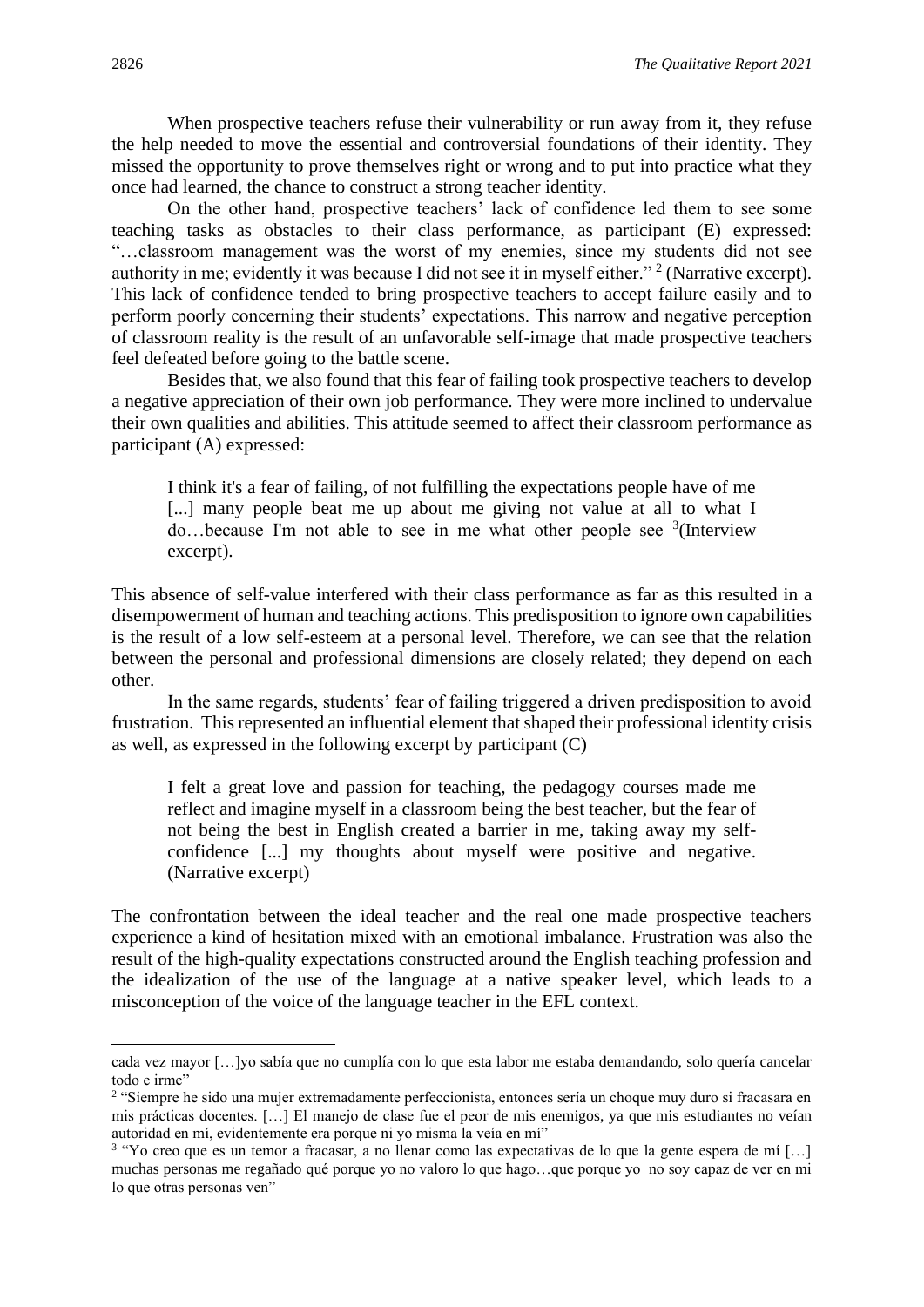#### **Characteristics of the Crisis and Emotions Derived from It**

Concerning this category, we understand that a professional identity crisis cannot be outlined in a straight, single, formal manner. It becomes necessary to outset the backgrounds to it and the different ways in which it may be manifested. One of the characteristics of the professional identity crisis experienced by the participants of this study is the emotional imbalance that results as part of confronting unfamiliar, challenging experiences at a professional level. Participant (B) expressed,

I was going through a pre-practicum crisis, in which I doubted thousands of times if I would be able to fulfill the teaching task, since now I was about to put into practice all of my learnings. [...] I realized that there was a lot I still needed to learn, since I was confronted many times about my role as a teacher [...]. I began doubting about my decision. I felt that there were many things that I did not have internalized in my teacher-self and that could eventually affect my professional performance. <sup>4</sup> (narrative excerpt)

Thus, the challenge that arises from facing the teaching practicum process for the first time, presents a conflictive stage for prospective teachers since during this phase they are to assess themselves – sometimes at a subconscious level – as to how they have been able to internalize the fundamentals, and construct themselves as teachers. Furthermore, this assessment is to be determined and examined by external agents who are part of their first teaching experience in a real scenario.

Likewise, the tensions that derive from this juncture, which is the commencement of the practicum, are stressors of emotions that contributed to shape the teacher identity crisis; either positive or negative emotions played determining roles in the configuration of the crisis as expounded by participant (E):

The first day, I arrived happy and excited about my lesson, but as time passed, I became scared of Mondays. I knew I would feel disappointed of my own job. My excitement turned into frustration, I had moments of doubting whether or not my career was placed on teaching, every time I had to grade exams I felt lost, because my students were failing that much and so many of them, that I thought I was the one to blame, and I was right. (Narrative excerpt)

This means that not achieving the goals that had been personally and initially established led prospective teachers to experience emotions of disappointment towards their own capacities when being unable to face the teaching task; moreover, this frustration triggers a feeling of dissatisfaction with the profession and brings hesitation to the choice of becoming teachers. In addition, going through the uncertainty that represents that stage of teaching for the first time in an actual setting pushes student teachers into emotions of fear. As described by participant (H):

I am afraid of failing, I am afraid of not achieving something I set. That sense of frustration for not being able to make it. [...] I need more experience but I am

<sup>4</sup> "Estaba atravesando una crisis previa a la práctica, en la que dudaba miles de veces si podría cumplir con la tarea de enseñanza, ya que ahora estaba a punto de poner en práctica todos mis aprendizajes. [...] Me di cuenta de que todavía tenía mucho que aprender, ya que muchas veces me confrontaron con respecto a mi papel como profesor [...]. Empecé a dudar de mi decisión. Sentí que había muchas cosas que no había internalizado en mi ser docente y que eventualmente podrían afectar mi desempeño profesional. "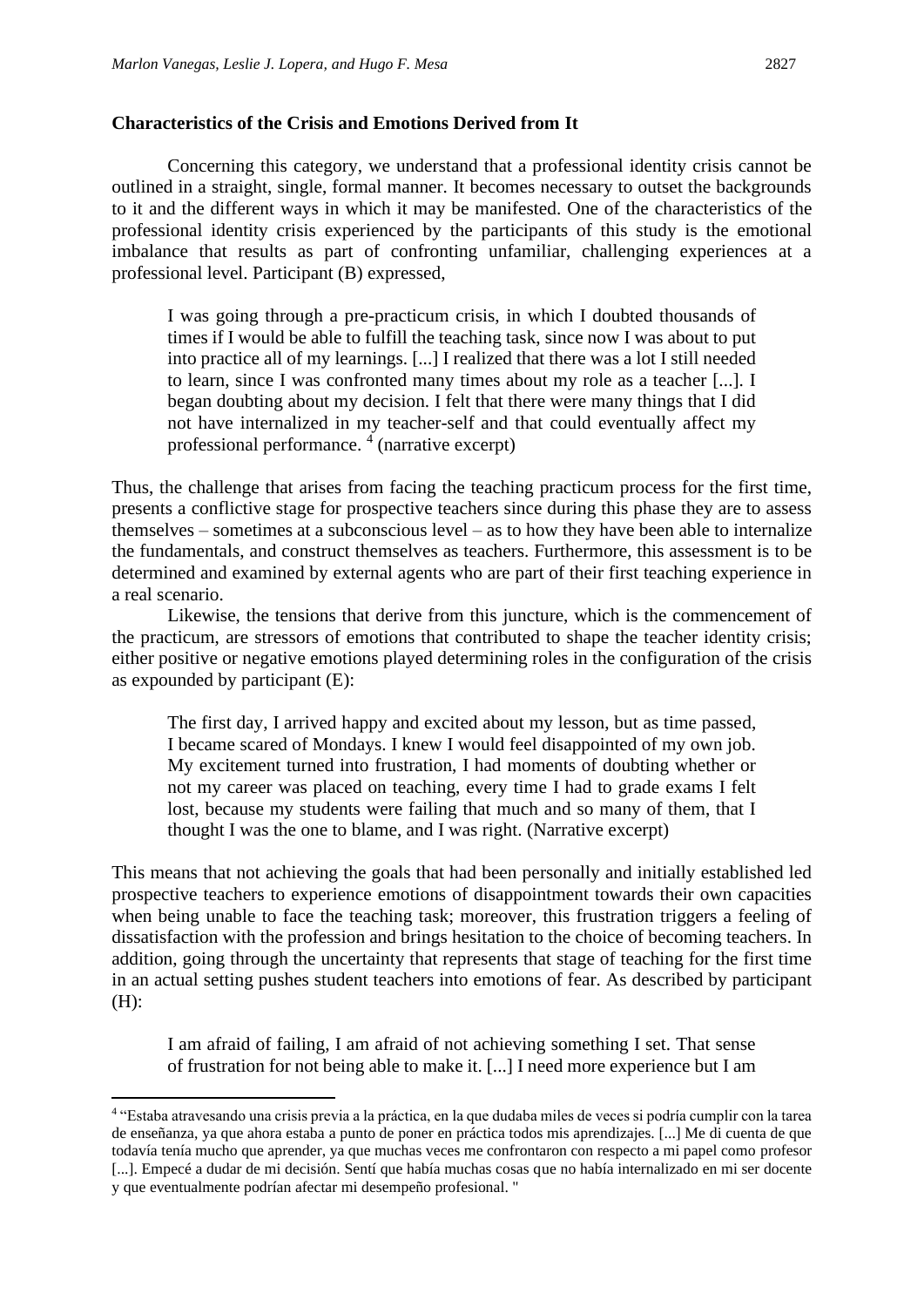afraid to go out to gain that experience, so it scares me to undertake that process of putting into practice everything that I want to accomplish, but I don't know how to put it there.  $5$ (Interview excerpt)

In this regard, fear can be understood as a restricting and suppressing factor that makes students avoid taking challenges and risk into acquiring new learnings and experiences towards teaching. In short, emotions such as frustration, dissatisfaction, and fear, which come across when entering unfamiliar situations that require putting teaching knowledge into action, comprise meaningful psychological factors involved in the configuration of teacher identity crisis.

We also found that when student teachers started experiencing the crisis that surrounds their teaching identity, they made use of implicit strategies that allowed them to manage and go through this conflictive stage. The strategies were used as an attempt to gain emotional balance. Participant (J) depicts a tendency to put aside academic responsibilities as a behavior that permit her cope with this critical juncture: "unfortunately, this crisis lasted a long time and made me neglect and lay back in my academic obligations" <sup>6</sup>(Narrative excerpt). Hence, prospective teachers left aside the responsibilities that derive from their formative process as teachers as a way to make up for the anguish and uneasiness experienced during this stage and diminish the overwhelming effects of the crisis. This emotional recovery attitude also disguises a kind of avoiding copying strategy that takes people to postpone pain or pleasure before confronting situations in life.

Moreover, participants also manifested that while living such identity crisis, they have trouble in putting together actions to move forward. Participant (H) expressed:

I feel like stopping doing anything because I try but I'm blocked. There is something that doesn't let me go forward and I don't know what it is, I feel like I'm starting to collapse, […] so I start to feel that I'm drowning, that I can't, that I don't want to continue anymore.  $7$ (Interview excerpt)

This means, as student teachers go through the teacher identity crisis, mental blocking appears as a constraint that limits their ability to construct a positive perception of the profession during this phase. Consequently, the behaviors that outline teacher identity crisis are more evidently a disconnection from the teaching task and reluctance to cope with academic responsibilities.

#### **Social Tensions and Expectations**

Concerning this category, we found that the lack of career guidance during high school years as well as the social status of the teaching profession were issues interfering with the decisions prospective teachers made as they experienced some kinds of tensions and contradictions during their identity crisis. On the other hand, the idealization of the teaching exercise triggered a kind of discomfort and distress the group of prospective teachers experienced as they started teaching their first lessons. In the same thread of reasoning, the

<sup>5</sup> "El miedo al fracaso, […] me da miedo fracasar, a mí me da miedo no lograr algo que yo me propuse, sentir esa frustración de que no pude […] me falta más experiencia pero me da miedo salir a conseguir esa experiencia, entonces me da susto enfrentarme a eso, poner en práctica todo lo que yo quiero lograr, pero no sé cómo ponerlo ahí"

<sup>&</sup>lt;sup>6</sup> "Lastimosamente esta crisis me duró muchísimo tiempo e hizo que me descuidara y me relajara en mis obligaciones académicas".

<sup>&</sup>lt;sup>7</sup> "siento que ya no quiero hacer nada porque yo intento pero estoy bloqueada, hay algo que no me deja avanzar y no sé qué es, siento como si estuviera empezando a colapsar, […]entonces empiezo a sentir que me estoy ahogando, que no puedo, que ya no quiero seguir"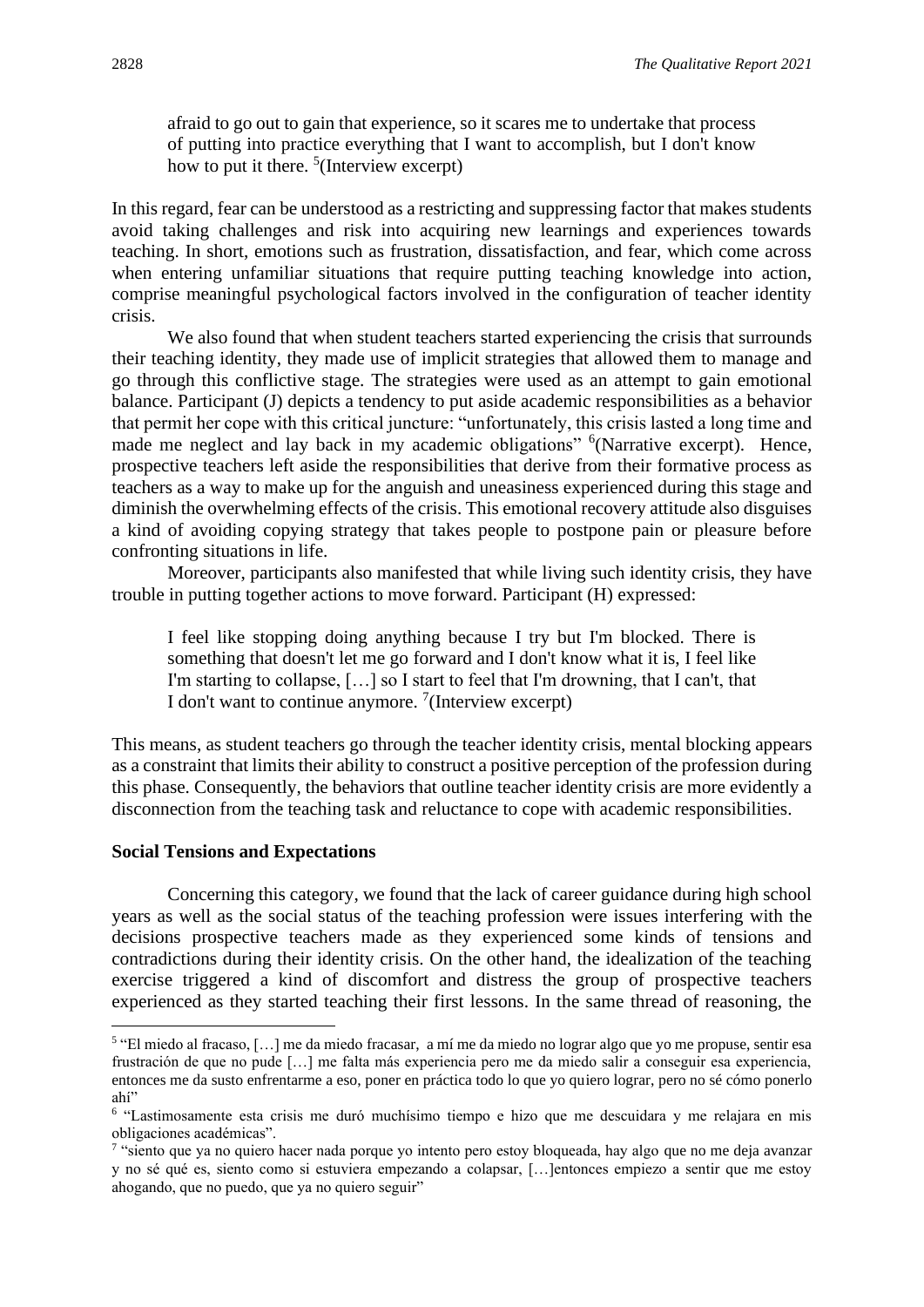unfavorable teaching conditions of schools and the constant policy reform tended to frustrate and dishearten prospective teachers towards the profession. The high expectations of significant others and society changes made students feel overwhelmed by the social responsibilities entrenched in the teaching profession.

The lack of vocational orientation during school years made some prospective teachers entere the profession uncertain of the decision to become teachers. They left school without knowing what they were good at, they left school without a clear idea of what it was they really wanted to do with their lives, as it was evidenced in one of the interviews by participant  $(I)$ :  $8$ "Actually, I did not know what I wanted to study, I had not made any decision, nor what choice to make". (Interview excerpt). The result of this hesitation made these prospective teachers more vulnerable to experience a prompt identity crisis in comparison with other participant teachers. They happened to become teachers by accident and not by incident.

Nonetheless, the social status of the profession as well as the social recognition in terms of income, played an important role in prospective teachers as they come to assess the social and economic benefits teachers are provided with.<sup>9</sup> "[...] the perception they have about being teachers is tough, teachers are poorly paid and that is true" (Focus group excerpt). The poor social perception of the teaching profession made prospective teachers feel confused and weakminded to exercise the profession and picture themselves as language teachers.

The poor teaching conditions of schools, especially in public institutions were likely to discourage prospective teachers to the point that they were willing to quit, as expressed by participant (D).

I took a look at the circumstances and I said to myself, that teacher doesn't have anything to work with, no materials, and no resources at all. It was something I wanted to witness since I came from a private school, but when I saw her with forty kids, I said to myself, I do not want that kind of job. <sup>10</sup> (Interview excerpt)

This unpromising picture of reality made prospective teachers develop negative feelings and attitudes towards the teaching profession.

In this sense, as prospective teachers immersed themselves into school cultures and began delivering their first lessons, they were inclined to idealize the teacher they might become and find it incapable of taking it up as also expressed by participant  $(D)^{11}$  "[...] That also makes me get scared, the fact that I do not find myself being a good example to follow, that fact that I go to cope with teaching and I feel incapable of doing so." (Interview excerpt). The idealization of the teaching profession made prospective teachers feel incompetent and see frustration as a negative experience. Negative predictions about self-performance reflected a lack of confidence to exercise the teaching profession.

Moreover, we also found that prospective teachers perceived fear of failing as a negative consequence that goes side by side with the emotional pressure they feel for not letting

<sup>&</sup>lt;sup>8</sup> " ... la verdad no sabía que quería estudiar pues no tenía como como una decisión tomada de lo que quería, ni siquiera tenía como tal opción de que quería estudiar"

<sup>&</sup>lt;sup>9</sup>"[...] la percepción que se tiene de que ser docente es un trabajo duro y es muy mal remunerado si pues, en cierta forma es verdad."

<sup>&</sup>lt;sup>10</sup> "Pero yo miro esas circunstancias y digo, pero es que no tienen con qué trabajar la profesora (...) "igual no hay materiales no hay recursos no hay, y es una cosa que yo quería conocer porque yo vengo de toda una educación privada… ( ) "pero cuando yo la veo a ella con 40 y pico de pelaos… (…) yo si digo, yo en eso no quiero trabaiar"

<sup>11</sup> "… eso también da como mucho susto que yo no sea un buen ejemplo que pues que yo salga ahí como a enfrentarme a eso a enseñar y a eso y que no, no sea capaz."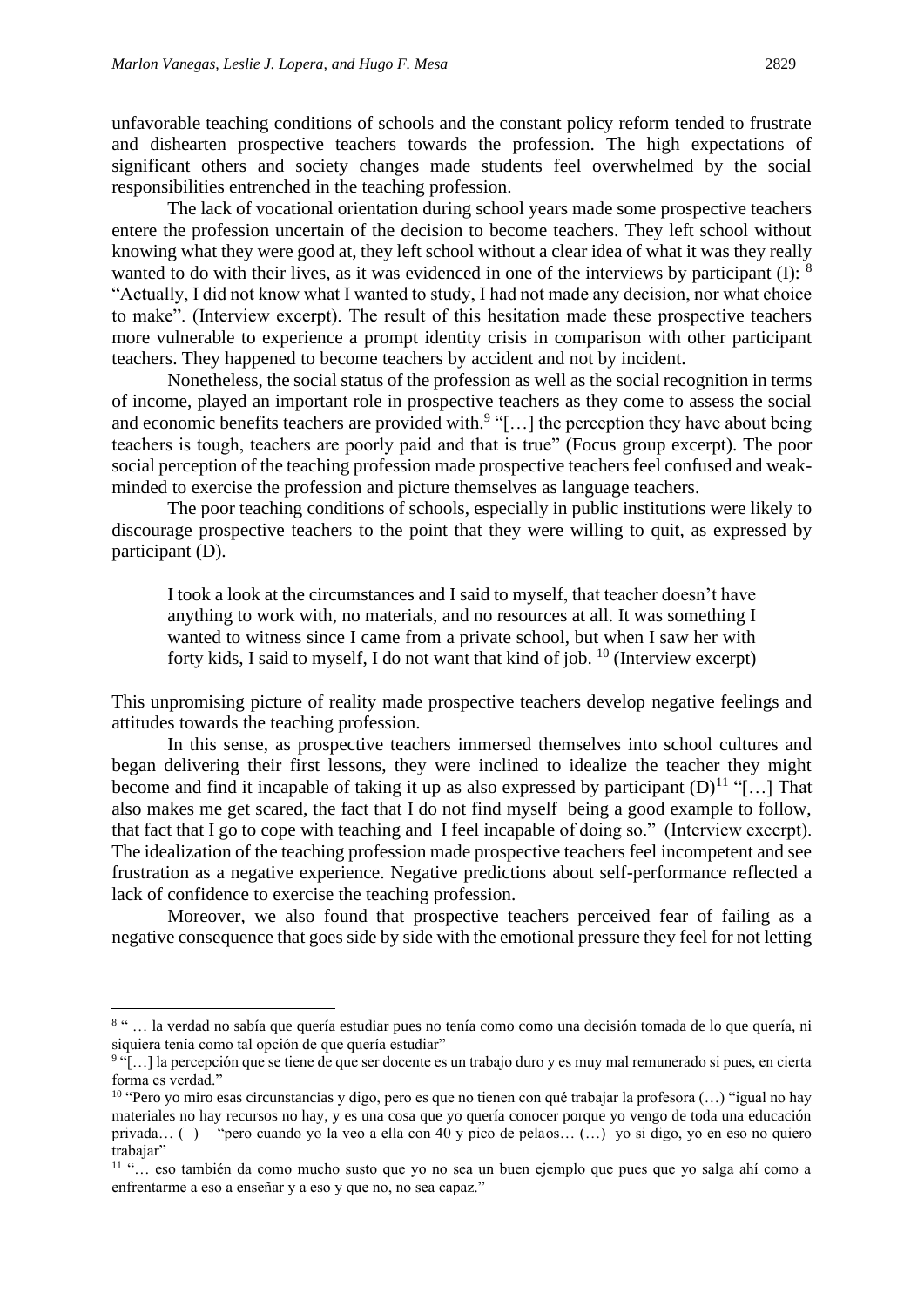their beloved ones down.<sup>12</sup> "I think it is more like a fear of failing, for not fulfilling people's expectations, I am afraid of disappointing my beloved ones, I know they expect a lot from me." (Focus group excerpt). Prospective teachers perceived social demands and people's expectations as social stressors that interfere with their teaching performance.

### **Discussion**

# *"Societies have histories in the course of which specific identities emerge; these histories are, however, made by men with specific identities."*

(Berger & Luckmann, 1966, p. 194)

The role psychosocial factors play in shaping the professional identity crisis in the group of prospective teachers reveals that during the identity crisis, students are more concerned about personal and instrumental issues of the profession, which might be a reflection of the prescriptive English Language Teaching Programs that are framed upon discourses that only value teachers because of their technical and linguistic competences, but the very essence of becoming a teacher seems to be undervalued.

Psychologically speaking, findings expose that prospective teachers are more likely to be self-centered. It means that as they start teaching their first lessons, their personalities turn out to be more narcissistic since their attention is more focused on their performance and the expression of the emotions derived from it. Giving too much importance to their teaching performance and struggling to empathize with students and school reality came to trigger an unstable sense of identity. The choice to grow as teachers depends on how they deal with their vulnerability.

However, politically speaking, more than a transitory breakdown, this identity crisis should represent an opportunity to find chances to risk, to go fully through the door of the unexpected and not to remain paralyzed by fear. Social, cultural, and political issues are not relevant yet, unless prospective teachers realize the social function of school and the social responsibility of the language teaching profession.

Socially speaking, we have noticed that the internationalization of the English teaching profession, because of the globalization process around the world, has also interfered with the identity construction process of English teachers in peripheral contexts. The idea of international teachers seems to take away teachers' identity as they have not a country, but only a language. However, putting this crisis into a specific EFL context, we consider these findings can help teacher educators, curricular designers, and administrators in Teacher Education Programs to better understand the personal and social factors that comprises the first professional identity crisis in contexts where English has been spread with universal values. Likewise, it can be asserted that the professional identity crisis experienced in an ESL context by a prospective teacher will be absolutely determined by their own socio-cultural and psychological factors.

As researchers, we came to value narratives, not just as mere instruments to collect data, but to generate meaningful information as participants were given opportunities to write, think and reflect during their first lesson deliveries and keep track of that information in journals. As teacher educators, we also came to value these narratives as interactive and pedagogical techniques to promote reflection and change. While prospective teachers were given the chance

<sup>&</sup>lt;sup>12</sup> "Yo creo que es un temor a fracasar a no llenar como las expectativas de la gente, lo que esperan de mí como no poder saciar eso entonces me da como susto decepcionarlos las personas pues que yo quiero y que me quieren y que esperan mucho de mí, me da es como ese susto."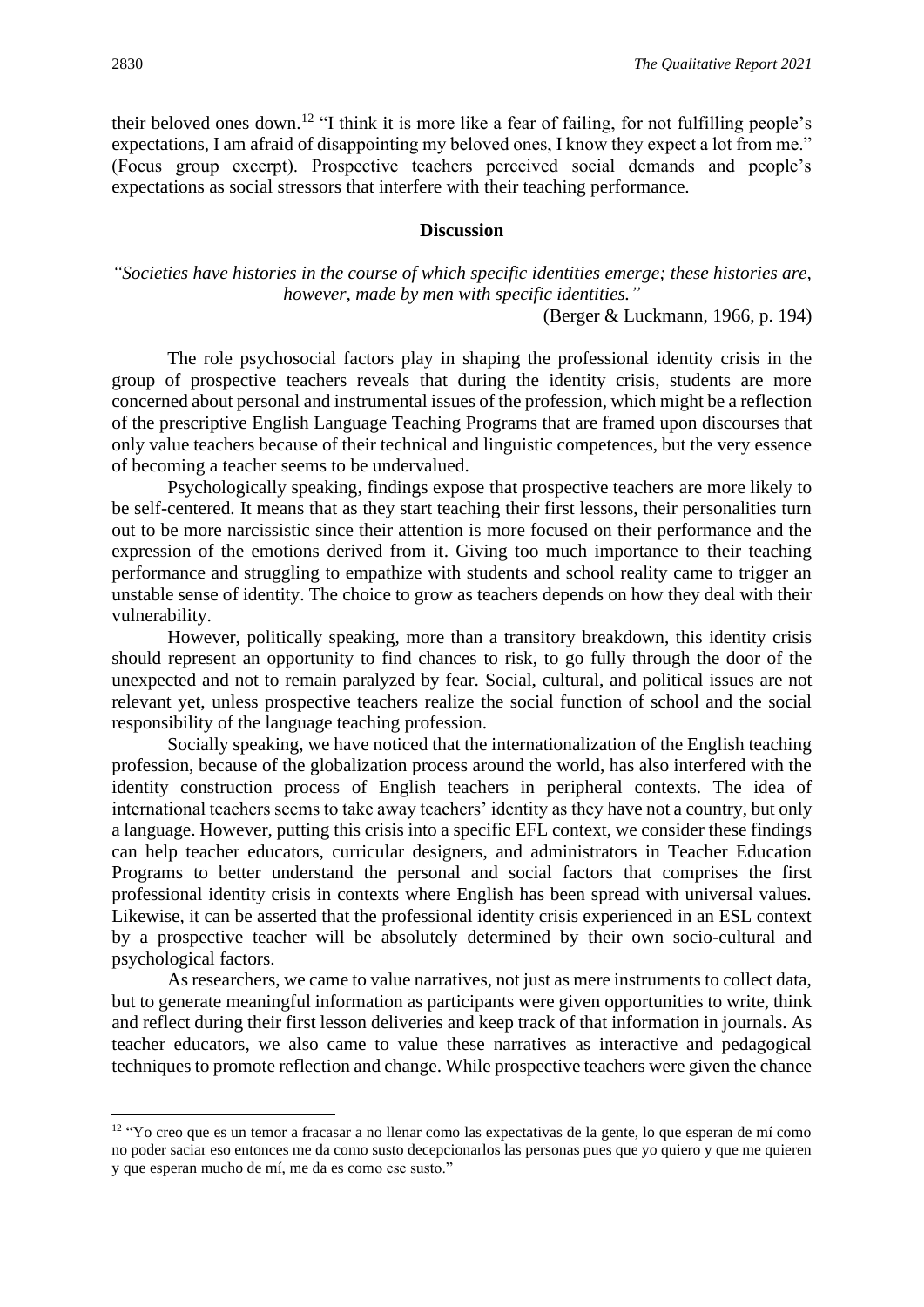to reflect, we could evidence how some of them were transformed as they were confronted by their own inner voices, questions, and wonders.

One of the implications our findings have for Language Teacher Education Programs is to include a stronger space for the voice of students' personal accounts into the courses offered in the curriculum. The crisis seems to be unavoidable for prospective teachers; therefore, allowing them to be heard in atmospheres that are designed for that may help them find the place they are looking for during this period. Along with this, we also believe that it is important to build higher awareness within the academic community of the issues implied in the construction of the professional identity of prospective English language teachers. Thus, professional development programs should include spaces for approaching and discussing literature and ways to overcome the identity crisis in the company of peers and professors.

Concerning the results found by Sadovnikova et al. (2016), we also found a profound need for psychological support for the development of teachers. Most of our prospective teachers found avoidance as a debilitating copying strategy that affects their class performance. Negative feelings and emotions as fear and frustration became mechanisms of psychological defense that increased their internal tensions. The loss of confidence became the motor that inhibits positive behaviors. Prospective teachers need emotional, cognitive and behavioral support that provide them with suitable tools that help them find creative and alternative ways to deal with the professional and social demands.

We came to understand that during this identity crisis, there are some other concurrent factors that are exclusively present during this period of life and also need to be solved. These factors involved a set of issues that constitute a cornerstone stage in the configuration of their personal and professional identities. The way they overcome their professional crisis is pretty much related to the ways they solve their personal issues. The professional crisis contributes to reshape their personal self, setting a reciprocal relationship between the ideal self and the ideal teacher. Hence, when the manifestations of the crisis are grasped by Teacher Education Programs as sources of learning and therefore included in the curriculum, it might be an opportunity to favor the formative process of prospective teachers.

Our results also disclose what Bolívar et al. (2014) found in their study about teachers' vulnerability. The unfavorable school conditions as well as the expectations of the contexts seem to trigger a tension and a kind of discomfort among the group of prospective teachers who find becoming language teachers a really challenging undertaking. The reality of publicschool teaching conditions seems to discourage and dishearten students. Prospective teachers whose resilient identities become able to sort adverse and unexpected teaching situations can find their own ways to overcome that impact, while those with less resilient traits struggle to overcome their difficulties. That is why it is important for Teacher Education Programs to include in their curriculum alternative ways to help prospective teachers deal with challenging situations they find uncontrollable.

In accordance to the study developed by Schatz-Oppenheimer and Dvir (2014), who also examined the psychological processes comprised in the construction of professional identities in novice teachers, two important issues were related to our results; that is, prospective teachers' perceptions of their teaching role and the gap between fantasy and professional reality. Concerning teachers' perceptions of their role, it was evident that teachers tended to undervalue their class performance as a result of their fears. The tensions emerging from the mismatch found between reality and their expectations causes a psychosocial shock that ended up affecting their performance.

In the same thread of reasoning, local studies evidenced the prominent mismatch between the school reality and the information prospective teachers receive during their training process. The curricular content through which prospective teachers are trained is incongruent and does not help to gain a real picture of reality; there is a manifested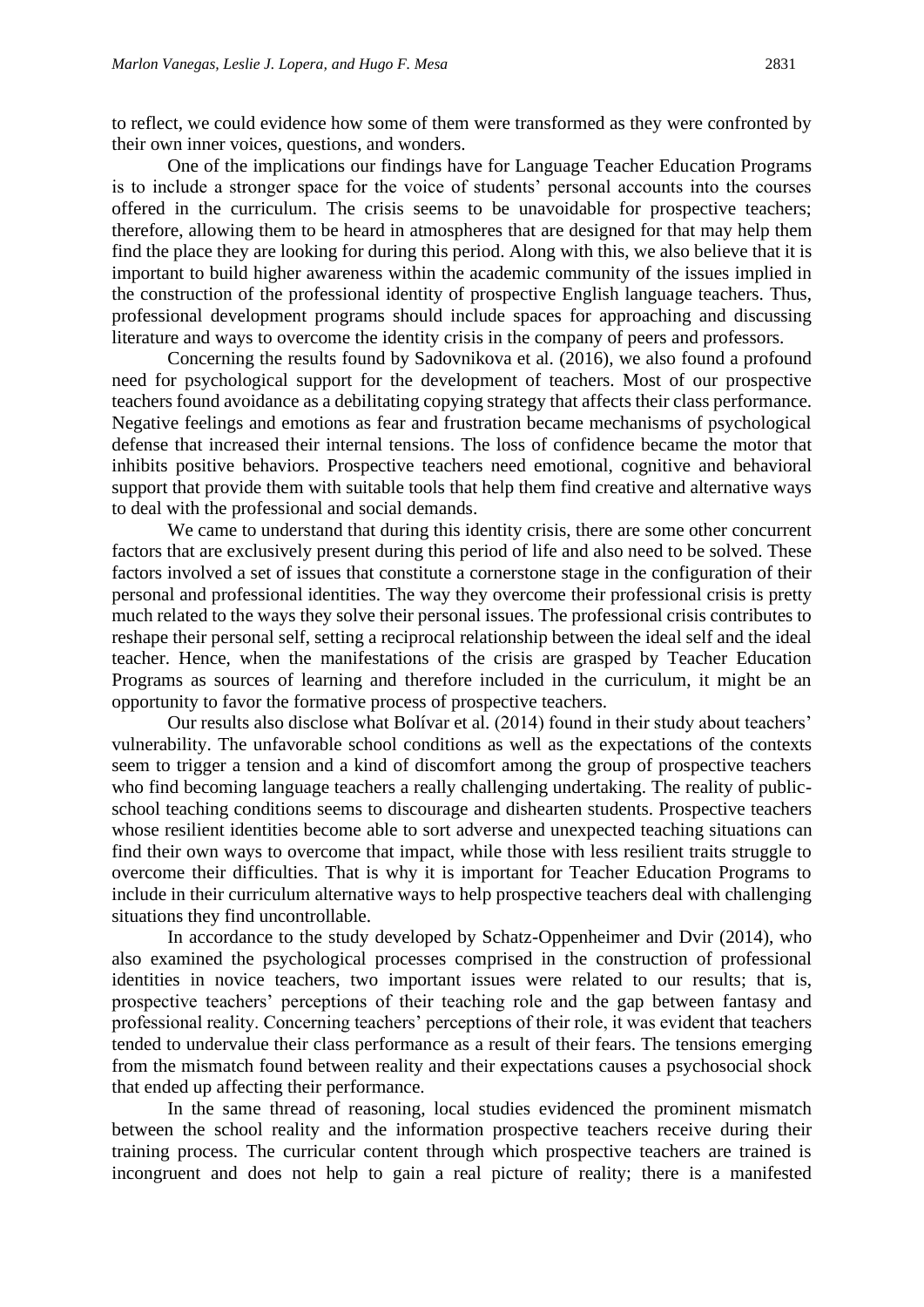incongruence concerning prospective teachers' expectations and reality. That is, prospective teachers experienced a kind of tension between reality as it is and reality as it is expected to be (Fajardo, 2014; Pinzón & Guerrero, 2018, Sierra-Piedrahita, 2018). This reflects a profound need to provide prospective teachers with tools that allow them to have an actual and more critical reading of school contexts.

However, regarding the results presented by Friesen and Besley (2013) about the development of teacher identity during the first year of teaching experience, they found a closed relationship between age and identity level. In contrast to their study, we found that younger students demonstrated a lower level of identity; that is, prospective teachers hardly ever picture themselves as successful teachers. They tend to see themselves vulnerable to fail. They find it difficult to believe in themselves. They do not find competences or abilities in them to construct strong teaching identities.

According to Arnett (2007), it might happen that many emerging adults are ambivalent about taking on adult roles and responsibilities. This author affirms that this ambivalence does not represent a rejection to adult life. It is more a time to assess their potentials and wait to take adult obligations. The life stage of emerging adults is a developmental period traced by the transition to adulthood that has arisen thanks to social and cultural pressures and tensions. Consequently, brain development contributes to increase independence and responsibility in a context where emerging adults still find parental and social support. It is the time to learn how to become adults.

The configuration of an identity as professionals is implicitly and explicitly, the essence of Teacher Education Programs. This vital construction is traced by a conflictive and tensioning stage in which an identity crisis appears as prospective teachers are faced with the actual conditions of schools. Reality does not match with imaginary made up during their preparation courses. As a result, the beginning of their professional practicum seems to be the most tensioning and significant one. Along with this, prospective teachers are in a transition stage into adulthood when they are trying to figure out their place in the adult world, this by itself represents a source of constant struggle, adding to the configuration of the crisis. So, considering the findings reached in this study and the discussion presented, we can assert that prospective teachers' acceptance of who they are as persons and professionals and the awareness of their own possibilities and limitations as professionals arise in part as a result of the way they overcome the crisis. Moreover, the crisis experienced raised students' selfawareness, adaptation and acknowledgement of their personal and professional potentialities.

One main limitation of our study was time and stress, as researchers and teacher educators, we are not given enough time to accomplish the corresponding duties compare to the time assigned in public universities and other countries. Ten months are not sufficient to conduct a study and accomplish administrative and teaching responsibilities at the same time. Unfortunately, the research policies of the institution are very strict when deadlines are not met, researchers are penalized getting their research hours reduced at the expense of their effort for working very intensively to prepare, conduct, analyze, and present the research report.

We suggest for those who get interested in developing studies related to our topic, to consider expanding the number of participants to include prospective teachers from public and private universities in order to compare sociocultural issues involved in the configuration of the professional identity crisis. It would be interesting to open up spaces of dialogue and academic exchange between prospective teachers from both contexts to better understand the issues related with the construction of the current and upcoming generations of English Foreign Language Teachers in our specific context.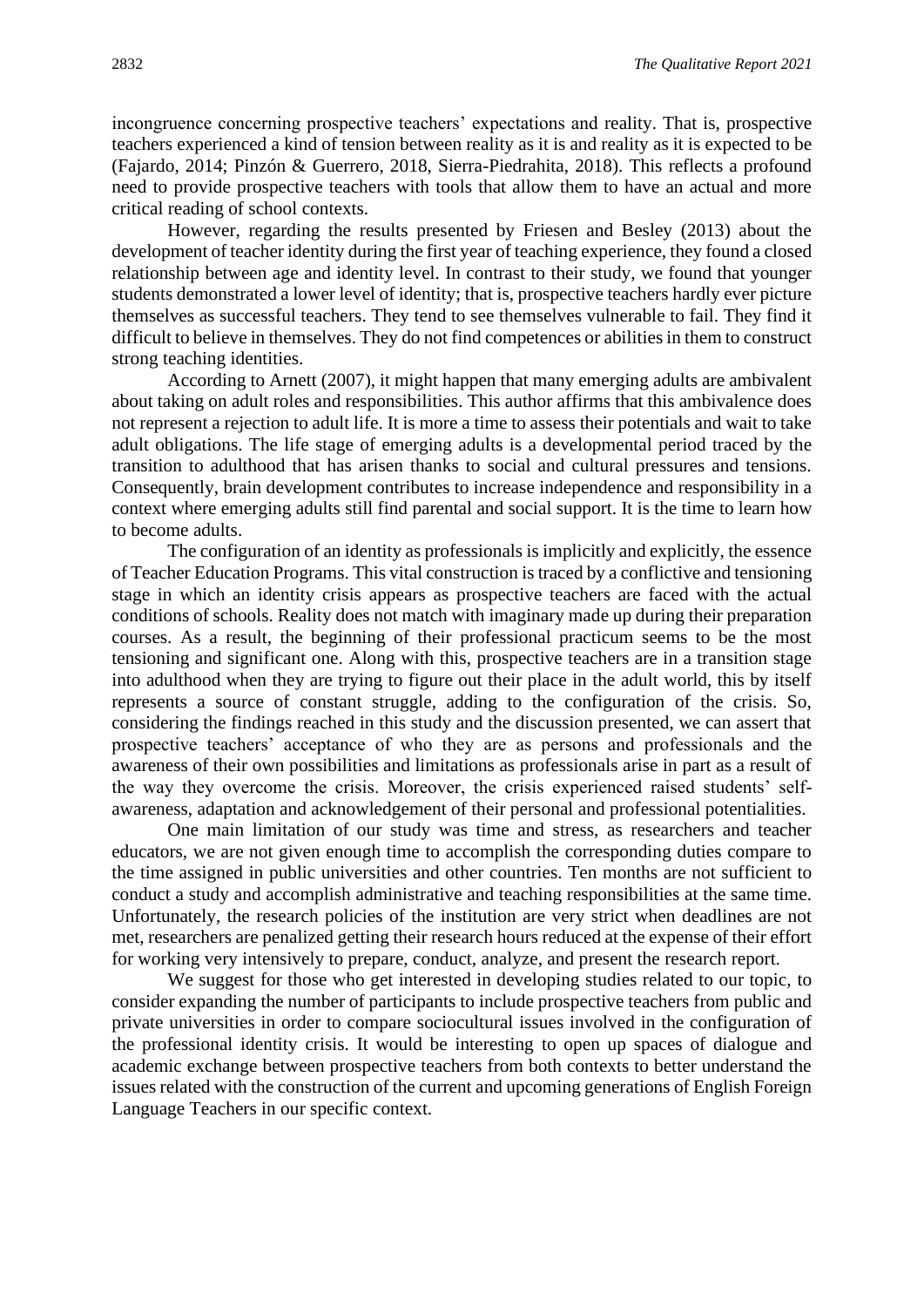#### **References**

- Arnett, J. J. (2007). Emerging adulthood: What is it, and what is it good for? *Child Development Perspectives*, *1*(2), 68-73. <https://doi.org/10.1111/j.1750-8606.2007.00016.x>
- Berger, P. L., & Luckmann, T. (1966). *The social construction of reality: A treatise in the sociology of knowledge.* Penguin Books.
- Bolívar, A., Domingo, J., & Pérez-García, P. (2014). Crisis and reconstruction of teachers' professional identity: The case of secondary school teachers in Spain. *The Open Sports Sciences Journal, 7*(1), 106-112.<https://doi.org/10.2174/1875399X01407010106>
- Carson, R., Butcher, J., & Coleman, J. (1988). *Abnormal psychology and modern life* (8<sup>th</sup> ed.). Scott Foresman.
- Coldron, J., & Smith, R. (1999). Active location in teacher's construction of their professional identities. *Journal of Curriculum Studies*, *31*(6), 711-726. <https://doi.org/10.1080/002202799182954>
- Denzin, N. (1970). *Sociological methods: A sourcebook.* Transaction Publishers.
- Erikson, E. (1968). *Identity youth and crisis*. W. W. Norton.
- Fajardo Castañeda, J. A. (2014). Learning to teach and professional identity: Images of personal and professional recognition. *PROFILE Issues in Teachers' Professional Development, 16*(2), 49-65.<http://dx.doi.org/10.15446/profile.v16n2.38075>
- Freeman, D. (1998). *Doing teacher research: From inquiry to understanding*. Heinle & Heinle.
- Friesen, M., & Besley, S. (2013). Teacher identity development in the first year of teacher education: A developmental and social psychological perspective. *Teaching and Teacher Education, 36*, 23–32.<https://doi.org/10.1016/j.tate.2013.06.005>
- Fusch, P. I., Fusch, G. E., & Ness, L. (2018). Denzin's paradigm shift: Revisiting triangulation in qualitative research. *Journal of Social Change, 10*(1), 19–32. doi:10.5590/JOSC.2018.10.1.02
- Glesne, C. (2011). *Becoming qualitative researchers* (4<sup>th</sup> ed.). Pearson Education.
- Graham, A., & Phelps, R. (2003). "Being a teacher": Developing teacher identity and enhancing practice through metacognitive and reflective learning processes. *Australian Journal of Teacher Education, 27*(2), 1-14. <http://dx.doi.org/10.14221/ajte.2002v27n2.2>
- Guba, E., & Lincoln, Y. (2008). *Paradigmatic controversies, contradictions, and emerging*  confluences. In N. K. Denzin & Y. S. Lincoln (Eds.), *The landscape of qualitative* (3<sup>rd</sup>) ed.). Sage.
- Kelchtermans, G., & Vandenberghe, R. (1994). Teachers' professional development: A biographical perspective. *Journal of Curriculum Studies*, *26*(1), 45–62.
- Kogan, L. (2004). El lugar de las cosas salvajes: Paradigmas teóricos, diseños de investigación y herramientas [The place of wild things: Theoretical paradigms, research designs, and tolos]. *Espacio Abierto [Open Space], 13*(1), 39-50.
- Lieblich, A., Tuval-Mashiach, R., & Zilber, T. (1998). *Narrative research: Reading, analysis and interpretation*. Sage.
- Mertler, C. (2006). *Action research: Teachers as researchers in the classroom*. Sage.
- Páramo, P. (2011). *La investigación en ciencias sociales: Estrategias de investigación* [Research in social sciences: Research strategies]*.* Universidad Piloto de Colombia.
- Pinzón Capador, S. V., & Guerrero Nieto, C. H. (2018). *Living the teaching practicum within dichotomies: The story from within when implementing ICTs in the English language classroom*. HOW, *25*(2), 69-89.<https://doi.org/10.19183/how.25.2.459>
- Palmer, P. (1997). The heart of a teacher identity and integrity in teaching. *Change: The Magazine of Higher Learning, 29*(6), 14-21. <https://doi.org/10.1080/00091389709602343>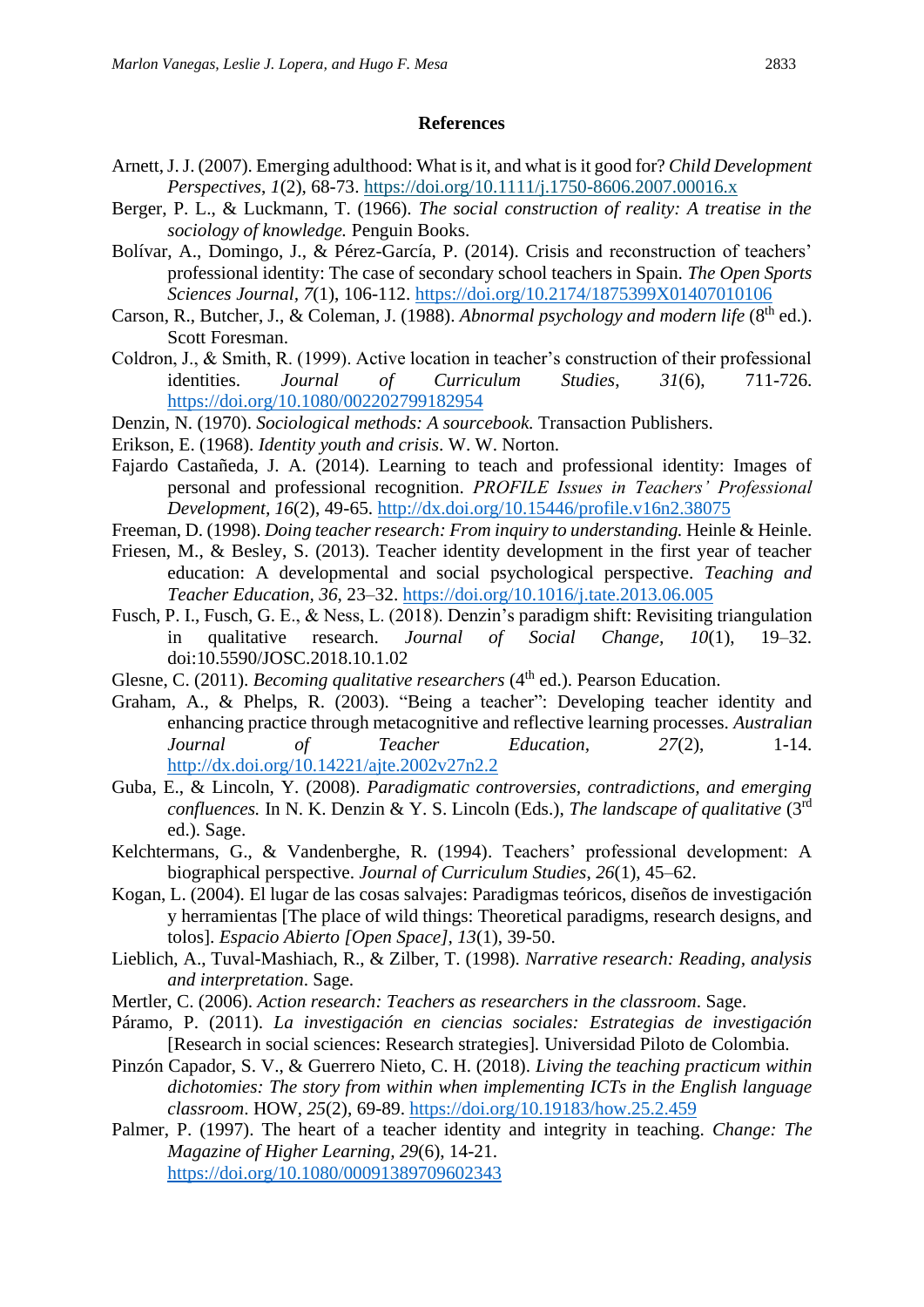- Pennington, M., & Richards, J. (2016). Teacher identity in language teaching: Integrating personal, contextual, and professional factors. *RELC Journal*, *47*(1), 5-23. [https://doi.org/10.1177/0033688216631219](https://doi.org/10.1177%2F0033688216631219)
- Richards, J. C. (2012). Competence and performance in language teaching*.* In A. Burns & J. C. Richards (Eds.), *The Cambridge guide to pedagogy and practice in second language teaching* (pp. 46–59). Cambridge University Press.
- Sadovnikova, N. O., Sergeeva, T. B., Suraeva, M. O., & Kuzmina, O. Y. (2016). Phenomenological analysis of professional identity crisis experience by teachers. *International Journal of Environmental and Science Education, 11*(14), 6898-6912.
- Sadovnikova, N., Sergeeva, T., Kotova, S., Khasanova, I., & Domoratskaya, V. (2018). Specifics of defense and coping behavior among teachers experiencing a professional identity crisis. *International Journal of Engineering & Technology, 7*(13), 36-40. doi:10.14419/ijet.v7i2.13.11594
- Saldaña, J. (2016). *The coding manual for qualitative researchers*. Sage.
- Savin-Baden, M., & Major, C. H. (2013). *Qualitative research: The essential guide to theory and practice*. Routledge.
- Schatz-Oppenheimer, O., & Dvir, N. (2014). From ugly duckling to swan: Stories of novice teachers. *Teaching and Teacher Education, 37*, 140-149. <https://doi.org/10.1016/j.tate.2013.10.011>
- Sierra Piedrahita, A. M. (2018). Changing teaching practices: The impact of a professional development program on an English language teacher. *Íkala, Journal of Language and Culture, 23*(1), 101-120. doi: 10.17533/udea.ikala.v23n01a08
- Stake, R. (1995). *The art of case study research*. Sage.
- Taber-Thomas, B., & Pérez-Edgar, K. (2014). Emergent adult brain development. In J. J. Arnett (Ed.), *The Oxford handbook of emerging adulthood* (pp. 126-141)*.* Oxford University Press.
- Tateo, L. (2012). What do you mean by teacher? Psychological research on teacher professional identity. *Psicología y Sociedades [Psychology and Societies], 24*(2), 344- 353.
- Vaillant, D. (2007). La identidad docente. Importancia del profesorado [The teaching identity. Importance of the teaching staff]. *Revista Investigaciones en Educación, [Journal of Research in Education], 8*(1), 13-31.
- Yeh, S. (2017). Student-teachers' perceptions of second language teaching in the CBL program: Identity construction and development. *Advances in Language and Literary Studies, 8*(4), 21-28. doi:10.7575/aiac.alls.v.8n.4p.21

#### **Author Note**

Marlon Vanegas holds a Master's degree in Education, an undergraduate degree in Psychology and a B.A. in Teaching Foreign Languages. He is a researcher advisor and a teacher educator for Facultad de Educación y Humanidades at Universidad Católica Luis Amigó; he is also a member of the research group: Educación, Infancia y Lenguas Extranjeras. He coordinates the research incubator group in Cultural Studies ORCID 0000-0001-8846-0543. Correspondence regarding this article can be addressed directly to: [marlon.vanegasro@amigo.edu.co.](mailto:marlon.vanegasro@amigo.edu.co)

Leslie J. Lopera holds a Master's degree in Education and a B.A. in Teaching English Language. She is currently a researcher advisor and a teacher educator for Facultad de Educación y Humanidades at Universidad Católica Luis Amigó. Medellín, Colombia ORCID